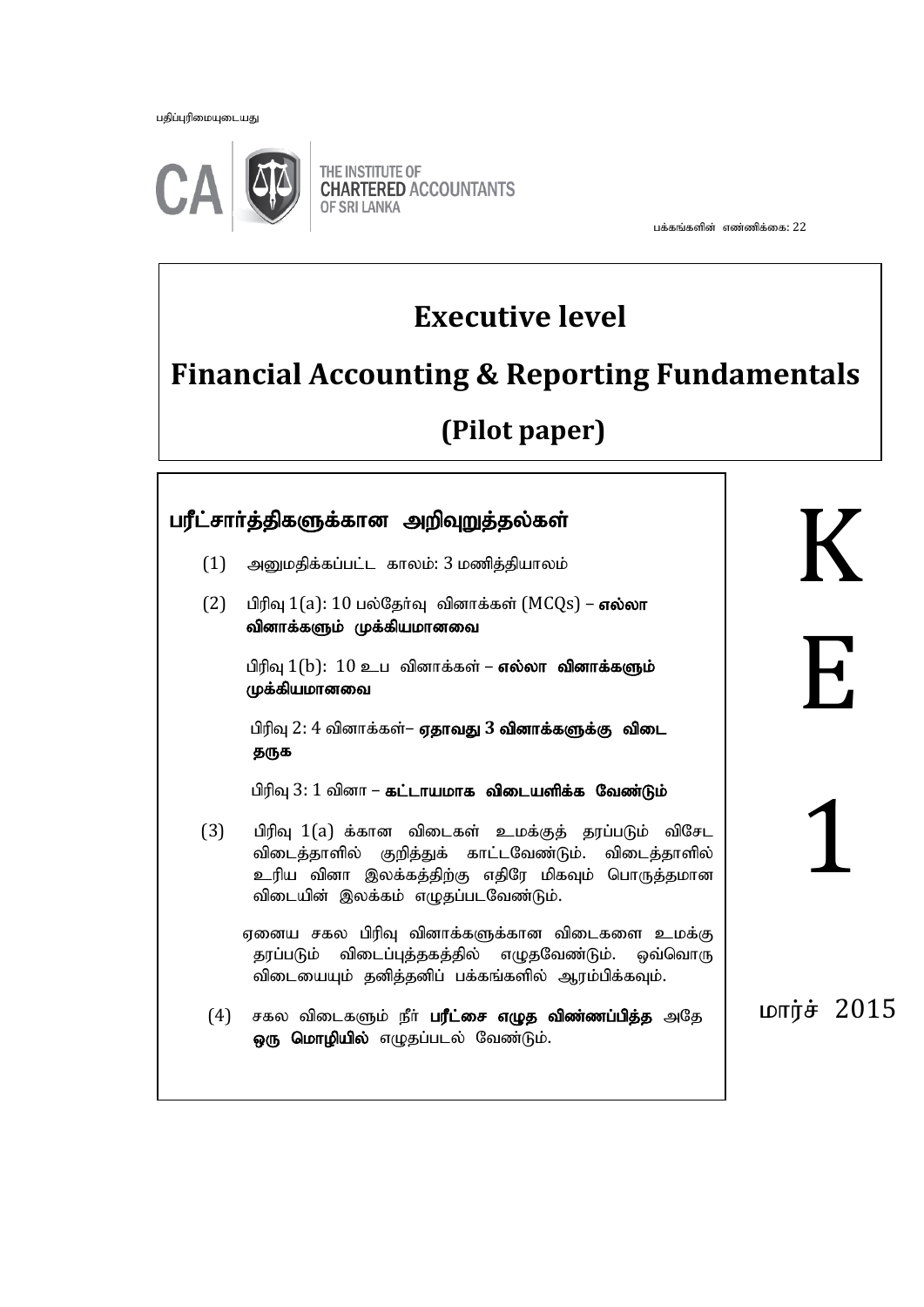எல்லா இருபது வினாக்களும் கட்டாயமானவை. பிரிவு 1 க்கான மொத்தப் புள்ளிகள் - 50 புள்ளிகள். இந்தப் பகுதிக்கு பரிந்தரைக்கப்பட்ட காலம் 90 நிமிடங்கள்.

### <u>வினா இல: 01</u>

1(a): மிகவும் பொருத்தமான விடையினை தெரிவுசெய்க.

 $($ மொத்தம் 20 புள்ளிகள்)

- 1.1. கீழே தரப்பட்டவற்றில், நிதியறிக்கையிடலுக்கான கோட்பாட்டு வேலைச்சட்டகம் தொடர்பில், நிதித்தகவலின் தரரீதியான குணவியல்புகளுள் ''அடிப்படையானதும் தரம் அதிகரிப்பதும்,, (Fundamental and Enhancing) வகைப்படுத்தலின் கீழ் அமைபவை எவை?
	- i. **GUIT(Th**omion (Materiality)
	- ii. அறுதியிடற் தகவு (Verifiability)
	- iii. விளங்கக்கூடிய கன்மை (Understandability)
	- iv. விசுவாசமான பிரதிநிதித்துவம் (Faithful Representation)

|           | அடிப்படை   | தர அதிகரிப்பு |
|-----------|------------|---------------|
| A.        | i, ii      | iii, iv       |
| <b>B.</b> | I.         | ii, iii, iv   |
| C.        | i, iv      | ii, iii       |
| D.        | i, ii, iii | 1V            |

# $(2 \text{ L} \cdot \hat{\text{S}})$

- 1.2. கீழ்வரும் கூற்றுக்களுள் எதனை வியாபாரமொன்றின் ஆளுமைத் தத்துவமாக (governance principle) கொள்ள (родцம்?
	- A. பணிப்பாளர் சபையில் அதிகமானோர் நிறைவேற்றுனர் அல்லாதவர்களாக (non-executive) இருக்கவேண்டும்.
	- $B$ . பிரதான நிறைவேற்று அலுவலர் ( $CEO$ ) கம்பனிப் பங்குகள் எதனையும் கொண்டிராததுடன், அதன்மூலம் வியாபாரத்தை விளைவுத்திறனுடன் நடத்த அவா் தமது நிபுணத்துவத்தை பயன்படுத்த முடியும்.
	- C. பங்குகாரர்களின் நாட்டக்கை பாதுகாப்பகற்கு, பணிப்பாளர்சபைக் கலைவர் கம்பனியின் அதிக பங்குகளைக் கொண்டவராக இருக்கவேண்டும்.
	- D. விரைவாகவும் வினைத்திறனாகவும் தீர்மானங்களை மேற்கொள்வதற்காக,  $CEO$  மற்றும் தலைவர் ஆகிய இரு பகவிகளையும் ஒருவரே கொண்டிருக்க வேண்டும்.

### $(2 \text{ L} \cdot \hat{\text{S}})$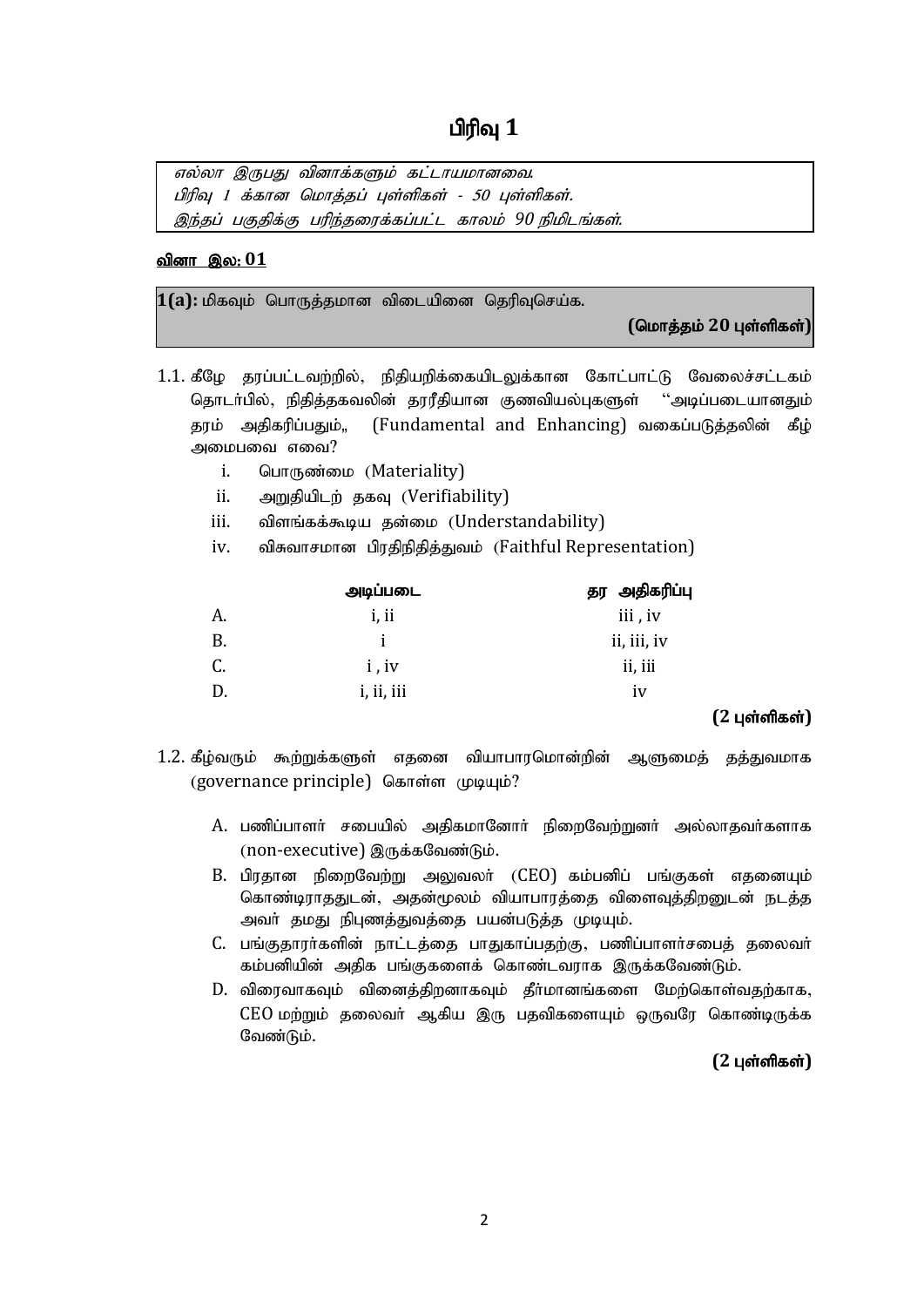- $1.3$ . கீழ்வரும் உரிமங்களுள் எது சிறிய மற்றும் நடுத்தர அளவிலான உரிமங்களின்  $(SMEs)$  வகையை சார்ந்தது?
	- A. பொதுமக்களுக்கு வகைகூறல் கடப்பாட்டை கொண்டிராத உரிமம்.
	- B. 1987 ஆம் ஆண்டின் 36ஆம் இலக்க காப்பாவண மற்றும் பரிமாற்று ஆணைக்குழு சட்டத்தின் கீழ் பங்குப் பரிவர்த்தனை நிலையமொன்றில் நிரற்படுத்தப்பட்ட உரிமம்.
	- C. பொதுச்சந்தையில் கொடுக்கல் வாங்கல் செய்யப்படும் உரிமையாண்மைச் சாதனங்களை கொண்டுள்ள உரிமம்.
	- D. ஒரு நிதிய முகாமைத்துவ (fund management) கம்பனி.

### **(2 புள்ளிகள்)**

- 1.4. கீழ்வருவனவற்றுள் குறுங்கால ஊழியா் பயன்களாக கருதப்பட முடியாதது எது?
	- A. கூலி, சம்பளம், EPF மற்றும் ETF
	- B. வருடாந்த மற்றும் சுகவீன விடுமுறைக் கொடுப்பனவு
	- C. பணிக்கொடைக் (gratuity) கொடுப்பனவு
	- D. இலாபப் பகிர்வம் உபகாாக் கொடுப்பனவகளும்.

 $(2 \text{ L} \cdot \hat{\text{S}})$ 

- 1.5. கீம்வருவனவற்றில் கம்பனியொன்றின் நிகிச்சொக்கு (financial asset) அல்லாகது எகு?
	- $A.$  காசு
	- B. கிறைசேரி உண்டியல்கள் (Treasury bills)
	- C. கம்பனியினால் வழங்கப்படும் பங்குகள்
	- D. வேறொரு கம்பனியின் உரிமையாண்மைச் சாகனங்கள்

## $(2 \text{ L} \cdot \hat{\text{S}})$

- 1.6. கீழே தரப்பட்டவற்றில் LKAS 07: *காசுப்பாய்வுக் கூற்று*க்கு அமைய காசுப்பாய்வுக் கூற்றொன்றில் முன்னிலைப்படுத்தப்படும் ஊடுசெயல் எது?
	- i. கடனை உரிமையாண்மையாக மாற்றுதல்
	- ii. கடன்மீது பெற்ற வட்டி
	- iii. உபகாரப் பங்கு வழங்கல்
	- iv. கடன்மூலம் பெற்ற பணம் Proceeds of loan issue
	- A. i & ii
	- B. i & iii
	- C. ii & iv
	- D. i & iv

 $(2 \text{ L} \text{ or } \text{R} \text{ is } \text{S} \text{)}$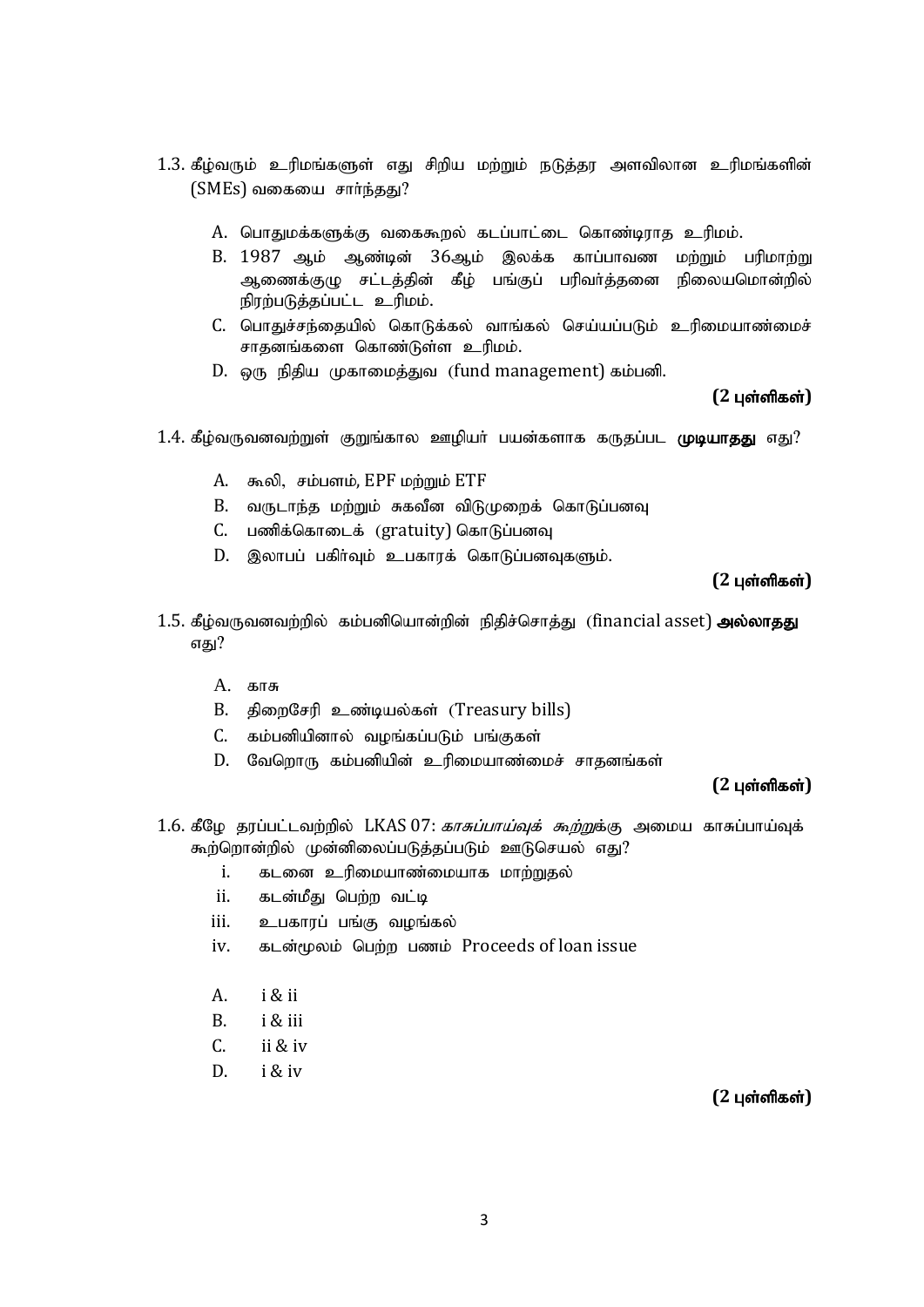- $1.7.$  LKAS  $08:$  கணக்கீட்டுக் கொள்கைகள், கணக்கீட்டு மதிப்பீடுகளில் மாற்றங்கள் *மற்றும் வழுக்களு*க்கு அமைய 'அன்றிலிருந்தான பிரயோகம்., (prospective application) என்பதனை நன்கு விபரிக்கும் கூற்று எது?
	- i. கணக்கீட்டு மதிப்பீட்டில் மாற்றமொன்றினை மாற்றத்தினால் பாதிப்பிற்கு உள்ளாகும் நடப்பு மற்றும் எதிர் காலங்களில் ஏற்பிசைவு செய்தல்.
	- ii. கடந்தகால வழு ஒருபோதும் நிகழவில்லை என கருதிக்கொண்டு நிதிக் கூற்றுக்களை திருத்துதல்.
	- iii. கொள்கை மாற்றப்பட்ட கிககிக்குப் பின்னர் நிகமும் ஊடுசெயல்களுக்கு புதிய கணக்கீட்டுக் கொள்கையை பிரயோகித்தல்.
	- iv. புதிய கொள்கை எப்போதும் பிரயோகிக்கப்பட்டு வந்ததாகக் கொண்டு ஊடுசெயல்களுக்கு புதிய கணக்கீட்டுக் கொள்கையை பிரயோகித்தல்.
	- A. i & ii
	- B. i & iii
	- C. ii & iv
	- D. i & iv

### $(2 \text{ L} \cdot \hat{\text{S}})$

- $1.8.$  உரிமமொன்றின் வங்கிக்கூற்று  $2014$  மார்ச்  $31$ ந் திகதியில் ரூபா.  $25,000$  வரவு மீதியினை (மேலதிகப்பற்று) காட்டியது. வுங்கிக் கூற்றினை கணக்கேடுகளுடன் செவ்வை பார்த்தபோது கீழ்வரும் தகவல்கள் தெரியவந்தன:
	- $\bullet$  28 பெப்ரவரி 2014 இல் காணப்பட்ட ரூபா 19,000 பெறுமதியான தேறாத காசோலைகளில் ரூபா  $15,000$  மாக்கிரம்  $2014$  மார்ச் மாகக்கின்போது தேறியிருந்தது.
	- $\bullet$  28 பெப்ரவரி 2014 திகதியில் இருந்த ரூபா 35,000 கொடுப்பனவுக்குச் சமர்ப்பிக்கப்படாத காசோலைகளில் ரூபா  $25,000$  க்கு மாத்திரம்  $2014$ மார்ச் மாதத்தின்போது கொடுப்பனவு மேற்கொள்ளப்பட்டது.
	- $\bullet$  மார்ச் மாகக்கில் வமங்கிய ரூபா  $11.000$  பெறுமதியான காசோலைகள் மாத இறுதிவரையில் வங்கிக்கு சமா்ப்பிக்கப்படவில்லை.
	- $\bullet$  மார்ச் மாத வங்கிக்கூற்றில் காணப்பட்ட வங்கிக் கட்டணம் ரூபா  $2.000$ காசேட்டில் பதிவுசெய்யப்படவில்லை.

 $2014$  மார்ச்  $31$ ந் திகதி நிதிநிலைக் கூற்றில் காட்டப்படவேண்டிய வங்கிமீதியின் முன்கொணரற் தொகை என்ன?

- $A.$  ரூபா  $12,000$  மேலதிகப் பற்று
- $B.$   $\epsilon$ ҧபா 42,000 மேலதிகப் பற்று
- $C.$  ரூபா  $2,000$  செலவு மீதி
- $D.$  ரூபா  $25,000$  செலவு மீதி

 $(2 \text{ L} \text{sin} \text{f} \text{d} \text{sin} \text{h})$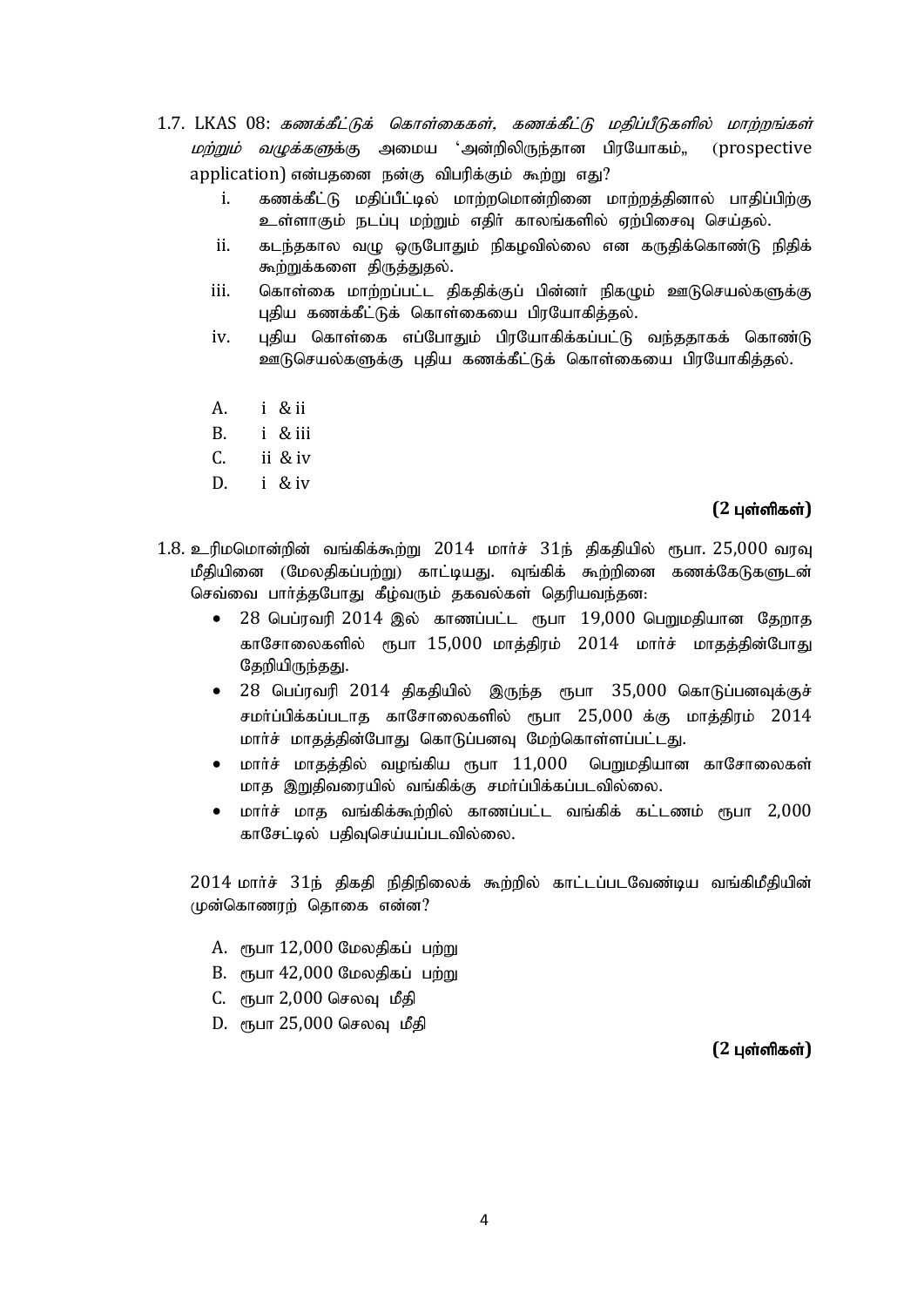- 1.9. கீழேயுள்ள தகவல்களின் அடிப்படையில் குறித்த கம்பனியின் உரிமையாண்மை மீதான வருவாய் (ROE) என்ன?
	- மொத்த இலாப எல்லை (Gross Profit Margin)  $30\%$
	- $\bullet$  சகல செலவுகளும் (விற்பனைக் கிரயம் மற்றும் வருமான வரி நீங்கலாக) வருமானத்தின் -  $12\%$
	- $\bullet$  வருமான வரியானது வருமானக்கின் 9%
	- சொத்துப் புரள்வு விகிதம் 3 தடவை
	- A. 3%
	- B. 10%
	- C. 18%
	- D. 27%

# $(2 \text{ L} \cdot \hat{\text{S}})$

- $1.10.$  கீழே தரப்பட்டுள்ள கூற்றுக்களுள் தொடர்ந்தியங்கும் தாபன (going concern) கோட்பாடு தொடர்பில் சரியானது எது?
	- A. பங்குடமை வியாபாரத்திலும் பார்க்க பொதுக் கம்பனியொன்று எதிர்வு கூறக்கூடிய நீண்ட ஆயுட்காலத்தை கொண்டிருக்கும்
	- B. உரிமம் எதிர்வுகூறக்கூடிய நீண்ட ஆயட்காலத்தை கொண்டிருக்கும் என்ற எடுகோளின் அடிப்படையில் நிதிக்கூற்றுக்கள் தயாரிக்கப்படுகின்றன.
	- C. உரிமமொன்றின் தொடர்ந்தியங்கும் தன்மை தீர்மானிக்கப்படுவது, நீண்ட காலத்திற்கு பயன்படுத்த கருதப்படும் சொத்துக்களின் அடிப்படையிலாகும்.
	- D. உரிமம் அதன் வியாபாரத்தை தொடர்ந்து நடாத்தி வருகின்றது என்ற உண்மையின் அடிப்படையில் நிதிக்கூற்றுக்கள் தயாரிக்கப்படவேண்டும்.

 $(2 \text{ L} \cdot \hat{\text{S}})$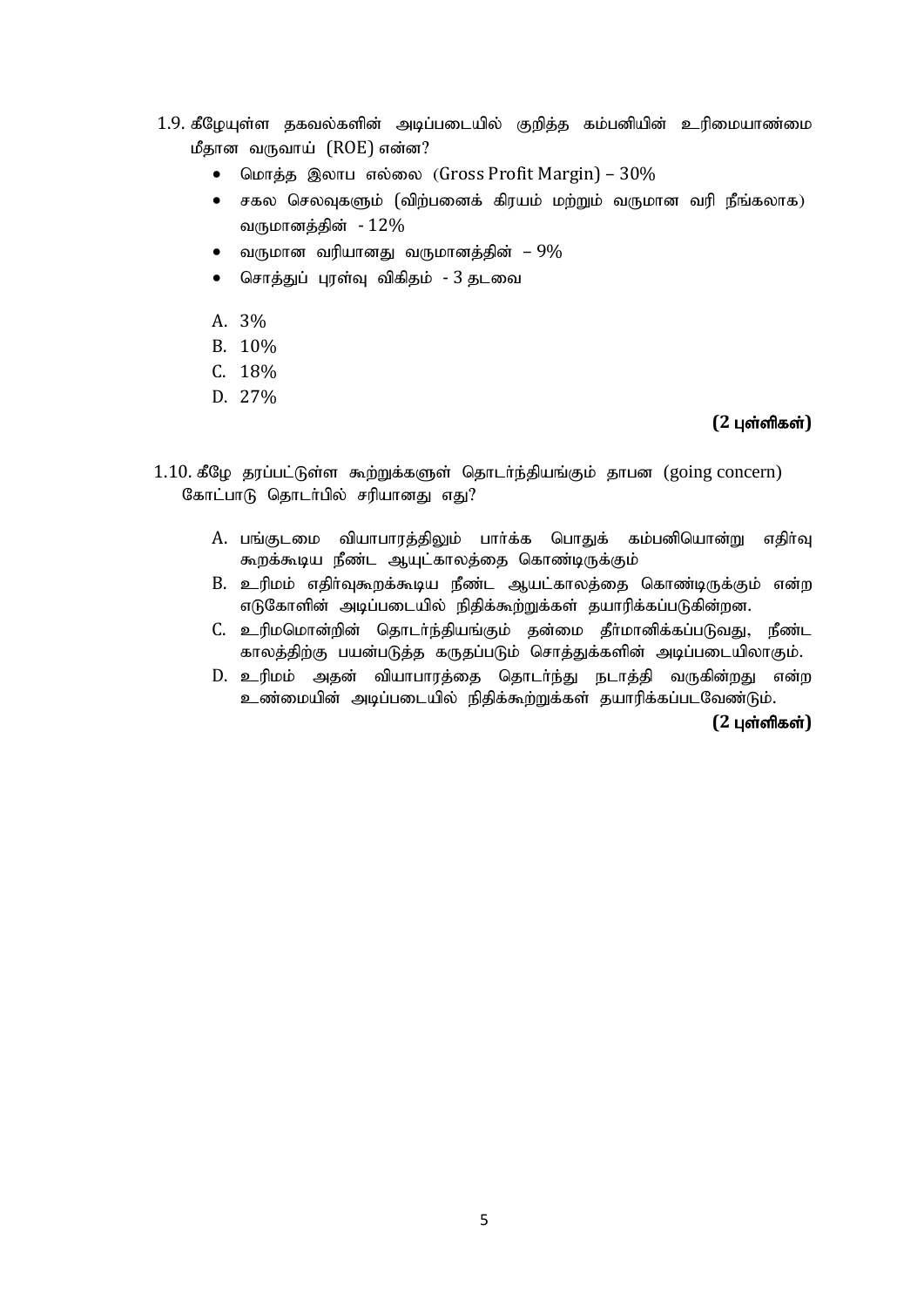1(b): தரப்பட்ட செயற்பாட்டு வினைச்சொற்களை கவனித்து எல்லா வினாக்களுக்கும் சுருக்கமான விடைகளை எழுதுக.

### **(**nkhj;jk; **30** Gs;spfs;**)**

1.11. ஆதனம், பொறி மற்றும் உபகரண ஆரம்ப மீதியும் கேய்மான ஏற்பாடும் முறையே ரூபா 4,690,000 மற்றும் ரூபா 2,480,000 ஆகும். இறுதி மீதிகள் முறையே ரூபா 8,569,000 உம் ரூபா 3,123,000 உம் ஆகும். ஆண்டிற்கான தேய்மானச்செலவு ரூபா 988,400 ஆகும். ஆண்டின்போது ஆதனம், பொறி மற்றும் உபகரண விற்பனை மீதான இலாபமாக ரூபா 543,000 ஏற்பிசைவு செய்யப்பட்டது. ஆண்டின்போது விற்பனை செய்யப்பட்ட உருப்படியின் விற்கும் தறுவாயில் ஏட்டுப் பெறுமதி ரூபா 432,000.

### செய்யவேண்டியது:

ஆண்டிற்கான காசுப்பாய்வுக் கூற்றில் காட்டப்படவேண்டிய மூன்று (3) காசுப் பாய்வு உருப்படிகளை கணிக்குக.

**(3 புள்ளிகள்)** 

1.12. வரையறுக்கப்பட்ட மின்ட் கம்பனி புதிய அச்சு எந்திரமொன்றினை சீனாவில் இருந்து இறக்குமதி செய்துள்ளது. அதன் மதிப்பிடப்பட்ட பயன்தரும் ஆயுட் காலம் 15 ஆண்டுகள். கம்பனியின் முதலாவது அறிக்கையிடற் காலம் 2013/2014. ஆகும். 2013/2014 ஆண்டின்போது செலவுகள் வருமாறு:

| கிரய உருப்படிகள்                                                                            | ரூபா       |
|---------------------------------------------------------------------------------------------|------------|
| வங்கியினூடாக செலுத்தப்பட்ட எந்திரக் கிரயம், கேள்வு<br>மற்றும் காப்புறுதிக் கிரயங்கள்        | 9,453,500  |
| வரிகளும் வெளிக்கொண்டுவருதல் கட்டணங்களும் (மீளப்<br>பெறக்கூடிய VAT ரூபா 300,600 உள்ளடங்கலாக) | 2,476,800  |
| தொழிற்சாலைக்கு கொண்டுசெல்லல் கிரயம்                                                         | 345,000    |
| இடத் தயாரிப்பு உட்பட நிறுவுதற் செலவு                                                        | 245,000    |
| உபயோகிக்க முன்னா் சோதனை ஓட்டச் செலவு                                                        | 117,600    |
| சோதனை ஓட்டத்தின்போது பெற்ற பொருட்களின் விற்பனை                                              | 19,000     |
| மதிப்பிடப்பட்ட கழட்டி அகற்றற் (dismantling) செலவு                                           | 154,000    |
| திறப்பு விழாவின்போது இறுக்கப்பட்ட செலவுகள்                                                  | 96,000     |
| முதற் கட்டளையின் மதிப்பிடப்பட்ட கிரயம்                                                      | 342,000    |
| மதிப்பிடப்பட்ட ஈற்றுப்பெறுமதி (residual value)                                              | 172,300    |
|                                                                                             |            |
| புதிய எந்திரம் பயன்பாட்டிற்கு தயாரான திகதி                                                  | 15/08/2013 |
| வா்த்தக உற்பத்தி ஆரம்பமான திகதி                                                             | 01/10/2013 |

### செய்யவேண்டியது:

 $2013/2014$  ஆண்டிற்கான தேய்மான அறவீட்டினை கணிக்குக.

6

 $(3 \text{ L}$ ள்ளிகள்)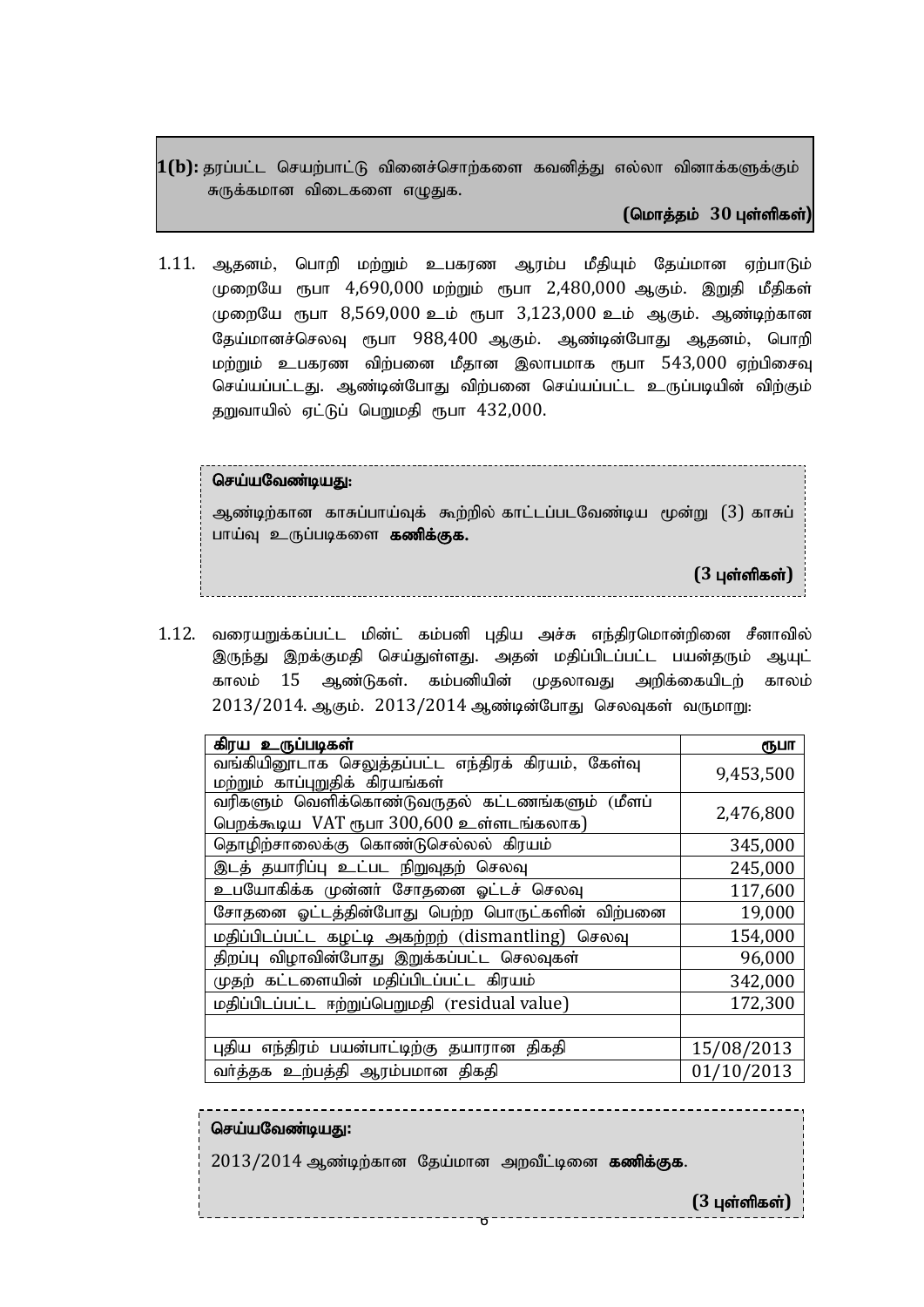1.13. LKAS 10: அறிக்கையிடற் காலத்திற்கு பிந்திய நிகழ்வுகள் எனும் நியமத்திற்கு அமைய செம்மையாக்க நிகம்வகள் மற்றும் செம்மையாக்கமற்ற நிகம்வகள் என இரண்டு வகையான நிகழ்வுகள் உள்ளன.

### செய்யவேண்டியது:

 $LKAS$   $10$  இல் ,விளக்கப்பட்டுள்ள செம்மையாக்க மற்றும் செம்மையாக்கமற்ற நிகழ்வுகளை, ஒவ்வொரு வகைக்கும் ஒரு உதாரணம் தந்து **விபரிக்குக**.

**(3 பள்ளிகள்)** 

1.14. நிதிக் கணக்கீட்டில் பலவகை கணக்கீட்டு கணனி மென்னுறுப்புப் பொதிகள் பயன்படுக்கப்படுவதுடன், அவற்றில் பொகுப்பேரேட்டு வகைமுறை (General Ledger Module) பொதுவான ஒரு வகைமுறையாகும்.

------------------------------------

### செய்யவேண்டிய**க**ு:

கணக்கீட்டுப் பொதிகளில் தனித்தியங்கும் (standalone) அல்லது ஒன்றித்த  $(i$ ntegrated) அடிப்படைகளில் தொமிற்படுத்தக்கூடிய வேறு வகைமுறைகள் மூன்றினை  $(03)$  நிரற்படுத்துக.

**(3 பள்ளிகள்)** 

- 1.15. 2014 மார்ச் 31 திகதி உரிமமொன்றின் கடன்பட்டோர் உபபேரேட்டுக் கணக்கு மீதிகளின் மொத்தமான ரூபா 200,000 கடன்பட்டோர் கட்டுப்பாட்டு கணக்கு மீதியுடன் இணங்கவில்லை. பின்னர் மேற்கொண்ட ஆய்வு கீழ்வருவனவற்றை காட்டியது.
	- அனுமதிக்கப்பட்ட கழிவான ரூபா 5,000 உப பேரேட்டில் சரியாக பதிவு செய்யப்பட்ட போதிலும், அனுமதித்த கழிவுகள் நாட்குறிப்பேட்டில் தவற விடப்பட்டிருந்தது.
	- $\bullet$  வாடிக்கையாளர் கிருப்பியனுப்பிய பொருட்களின் பெறுமதி ரூபா  $14{,}000$ பொதுப்பேரேட்டில் முறையாக பதிவுசெய்யப்பட்ட போதிலும் உபபேரேட்டில் பதிவுசெய்யப்படவில்லை.
	- $\epsilon$ நபா  $25.000$  க்கான விற்பனை விலைப்பட்டியல் விற்பனை நாட்பதிவேட்டில் இருதடவை பதியப்பட்டிருந்த அதேவேளை உபபேரேட்டில் சரியாக பதிவு செய்யப்பட்டிருந்தது.

### செய்யவேண்டியது:

மேற்படி தகவல்கள் தொடா்பாக உரிய பொது நாளேட்டுப் பதிவுகளை தயாரிக்குக.

 $(3 \text{ L} \cdot \hat{\text{S}})$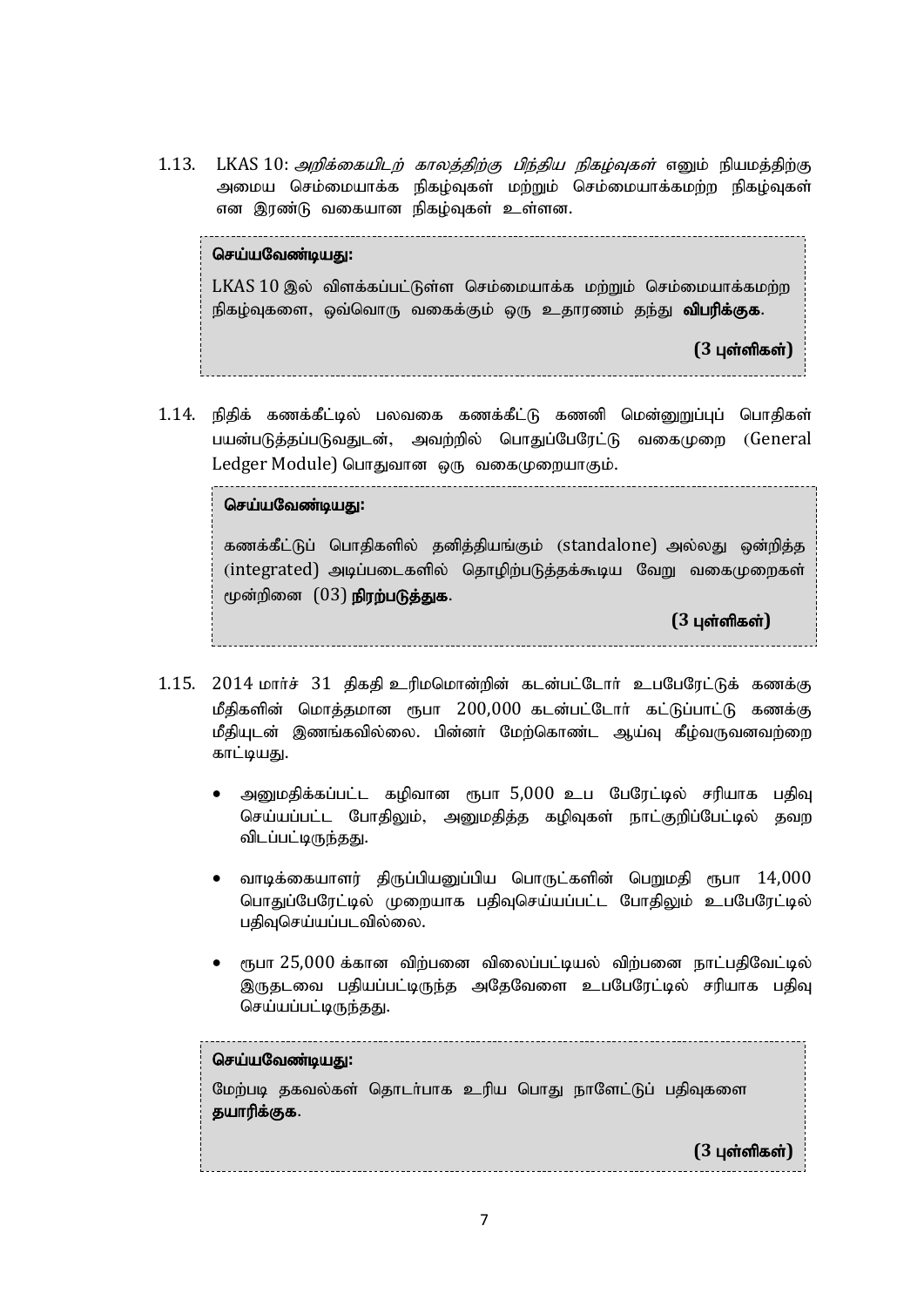1.16. 2007 ஆம் ஆண்டின் 07 ஆம் இலக்க கம்பனிகள் சட்ட ஏற்பாடுகளின்படி ஒவ்வொரு மேன்னிலை (தாய்) கம்பனியும் அதன் சகல உப கம்பனிகளையும் இணைத்து ஒன்றித்த நிதிக்கூற்றுக்களை தயாரித்தல் வேண்டும்.

#### செய்யவேண்டிய**கு**:

 $2007$  ஆம் ஆண்டு  $7$  ஆம் இலக்க கம்பனிகள் சட்டத்தின்படி, ஒன்றித்த நிதிக்கூற்றுக்களை தயாரிப்பதற்காக மேன்நிலை உரிமமொன்று ஏனைய உரிமங்கள்மீது கட்டுப்பாடு கொண்டிருக்கும் மூன்று சந்தர்ப்பங்களை **கூறுக.** (03) under

**(3** Gs;spfs ;**)**

- $1.17.$  LKAS  $18$  *வருமானம்* நியமம், குறிப்பிட்ட காலத்தின் நிதிக்கூற்றுக்களில் வருமானமாக ஏற்பிசைவு செய்வதற்கு சில தேர்வு நியந்தனைகள் திருப்தி செய்யப்பட வேண்டுமெனக் கூறுகின்றது. கீழே சில வருமான உருப்படிகள<mark>்</mark> உமக்கு கரப்பட்டுள்ளன.:
	- 2013 மே மாதத்தில் பொருட்கள் வினியோகிக்கப்படும் எனும் உறுதி மொழியின் கீழ் வாடிக்கையாளரிடமிருந்து பெற்ற பணம்.
	- $\bullet$  உரிமம்  $2013$  ஏப்ரல்  $15$  முதலீடு செய்த வேறொரு கம்பனிப் பங்குகள்மீது அந்தக் கம்பனி பிரகடனப்படுத்திய உரிய பங்கிலாத் தொகை ரூபா  $2,\!000$
	- $2014$  ஜ™ன்  $30$  ந் திகதி முடிவடையும்  $12$  மாத காலத்திற்கு வைப்பில் இட்ட நிலையான வைப்பிலிருந்து கிடைக்கவேண்டிய வட்டி ரூபா  $12,000$ .

### செய்யவேண்டியது:

மேற்படி உருப்படிகளை  $2014$  மார்ச்  $31$ ந் திகதி முடிவற்ற ஆண்டில் உரிமம் வருமானமாக ஏற்பிசைவு செய்யவேண்டுமா என அதற்குரிய காரணத்துடன் காரணத்துடன் கீழுள்ள அட்டவணையில் **காட்டுகுக**.

| உருப்படி               | ஏற்பிசைவு? (ஆம்)<br>/ (இல்லை) | காரணம்                  |
|------------------------|-------------------------------|-------------------------|
| வாடிக்கையாளரிடம் பெற்ற |                               |                         |
| பணம்                   |                               |                         |
| பங்கிலாபம்             |                               |                         |
|                        |                               |                         |
| $\bullet$<br>வட்டி     |                               |                         |
|                        |                               | $(3 \text{ L}$ ள்ளிகள்) |

8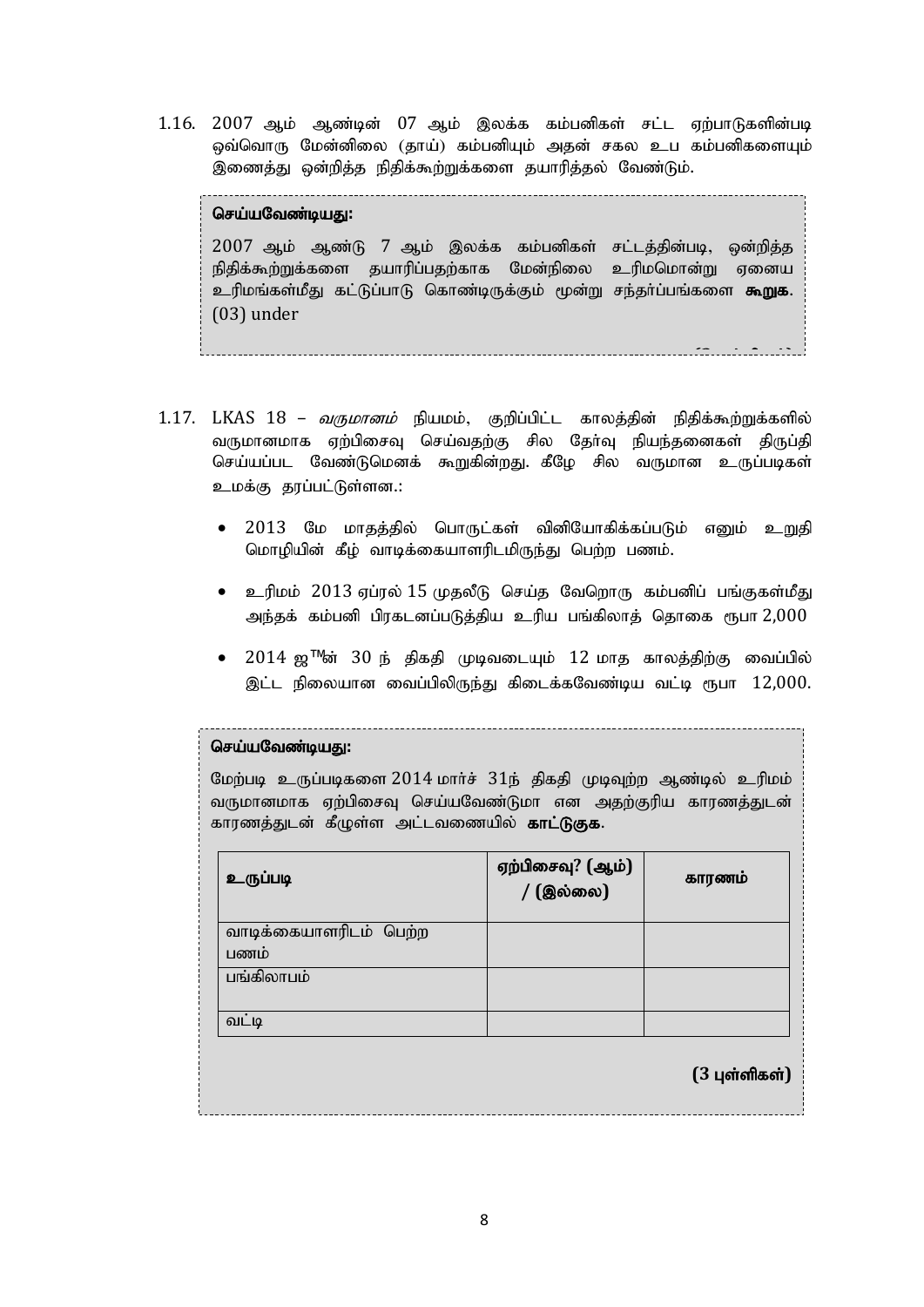|                             | கிரயம்           | விற்பனை      | விற்பனைக்      |
|-----------------------------|------------------|--------------|----------------|
| உருப்படி                    | (ரூபா <b>.</b> ) | விலை (ரூபா.) | கிரயம் (ரூபா.) |
| மரம்                        | 1,500,000        | 2,000,000    | 250,000        |
| பகுதி முற்றுப்பெற்ற தளபாடம் | 450,000          | 550,000      | 120,000        |
| முற்றுப்பெற்ற தளபாடம்       | 1,500,000        | 3,000,000    | 500,000        |

 $1.18$ . ஒரு தளபாட உற்பத்திக் கம்பனியின் கீழ்வரும் தகவல்கள் தரப்பட்டுள்ளன.

LKAS 2 தொக்குகள் நியமத்தில் இனங்காணப்பட்ட தொக்குகளின் மூன்று வகைப்படுத்தலின்கீழ் மேலே தரப்பட்டுள்ள தொக்கு உருப்படிகளை கீழே தரப்பட்டுள்ள அட்டவணையில் **வகைப்படுத்துக.** 

| தொக்கின் வகை | முன்கொணரற் தொகை (ரூபா.)  |
|--------------|--------------------------|
|              |                          |
|              |                          |
|              |                          |
|              | $\overline{\phantom{a}}$ |

**(3 marks)**

1.19. பட்டயக் கணக்கறிஞர்கள் தமது நடத்தையில் உயர்ந்த தரத்தினையும் ஒருமைப்பாட்டையும் பேணுவதற்கு கடப்பாட்டினை கொண்டுள்ளனர். இன்றைய வியாபாரக் கண்ணோட்டத்தில், விசேடமாக நிதிக்கூற்றுக்களை தயாரித்து முன்னிலைப்படுத்துவதில் நெறிமுறை (Ethics) முக்கிய பங்காற்றுகின்றது.

- $(i)$  வரைபுக் கணக்குகளை மீளநோக்கியபின், கம்பனியின் கீழ்மட்டத்தினை மேம்படுத்தும் பொருட்டு இறுதித் தொக்கினை ரூபா 2 மில்லியனால் அதிகரிக்குமாறு உமது மேன்னிலை அலுவலா் உம்மை கேட்டுள்ளாா்.
- (ii) தமது ஊக்குவிப்புத்தொகை கணிப்பீட்டினை பாதிக்கும் காரணத்தால், அறவிடமுடியாக் கடன் ஏற்பாடு செய்யவேண்டாமென சந்தைப்படுத்தல் முகாமையாளர் கணக்குப்பகுதி ஊழியர்களை அறிவுறுத்தியுள்ளார்.
- (iii) தமது தனிப்பட்ட (கம்பனி செலுத்திய) செலவுகளை கம்பனியின் பல்லினச் செலவுகளுக்கு மாற்றும்படி முகாமைப் பணிப்பாளர் உமக்கு அறிவுறுத்தியுள்ளார்.

## செய்யவேண்டியது:

மேலே கூறப்பட்டுள்ள ஆலோசனைகள் நெறிமுறை தொடர்பில் சரியானதா அல்லது தவறானதா எனக் கூறுக.

**(3 புள்ளிகள்)**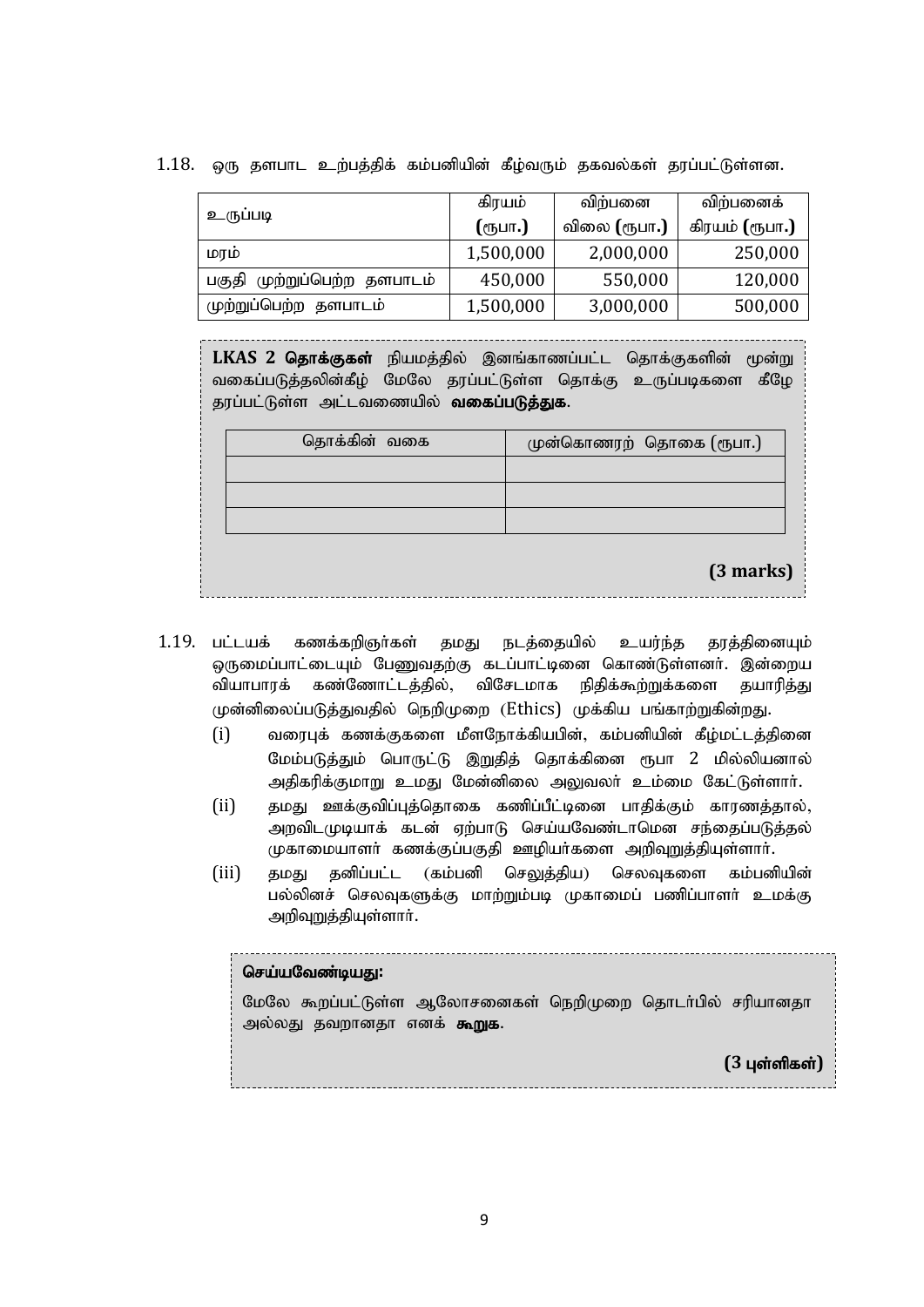$1.20$ . கம்பனியொன்றின்  $2014$  மார்ச்  $31$ ந் திகதி முடிவடைந்த ஆண்டில் வரிவிதி இலாபம் ரூபா  $8,250,000$ . கும்பனியின் வரி விகிதம்  $28\%$ . ஆறிக்கையிடற் திகதியில் ஆதனம், பொறி மற்றும் உபகரண முன்கொணரற்தொகை மற்றும் வரித்தளம் (tax base) முறையே ரூபா 3,500,000 மற்றும் ரூபா 2,100,000 ஆகும். 2013 ஏப்ரல் 01ந் திகதி பிற்போட்ட வரிப் பரிப்பு மீதி ரூபா 265,000.

| செய்யவேண்டியது: |  |  |  |                                                                  |                         |
|-----------------|--|--|--|------------------------------------------------------------------|-------------------------|
|                 |  |  |  | 2014 மார்ச் 31ந் திகதி முடிவுற்ற ஆண்டின் வரிச் செலவினை கணிக்குக. |                         |
|                 |  |  |  |                                                                  | $(3 \text{ L}$ ள்ளிகள்) |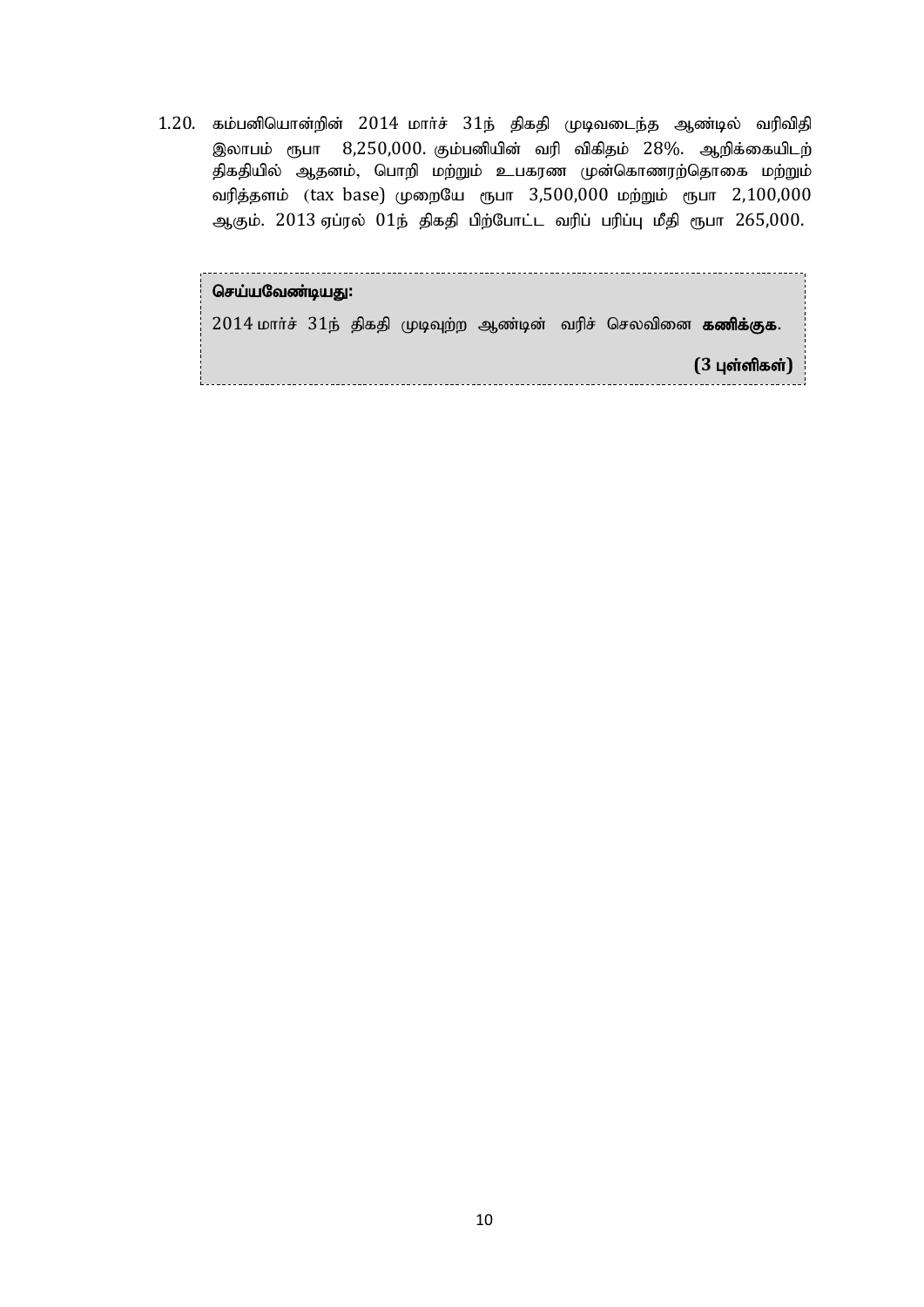# பிரிவு 2

்தரப்பட்டுள்ள நான்கு வினாக்களில் மூன்று வினாக்களுக்கு விடை தருக. பிரிவு *2 க்கான மொத்தப் புள்ளிகள் 30.* இந்தப் பகுதிக்கு பரிந்தரைக்கப்பட்ட காலம் 54 நிமிடங்கள்.

# <u>வினா இல. 02</u>

 $2.1.$  கமால், லலித் மற்றும் மாலி ஆகியோர் இலாப, நட்டங்களை முறையே  $2:2:1$ விகிதத்தில் பகிரும்வகையில் பங்குடமை வியாபாரத்தினை நடாத்தி வருகின்றனர். பங்குடமை உடன்படிக்கை ஏற்பாடுகளுக்கு அமைவாக தயாரிக்கப்படாத வரைபு நிதிக்கூற்றுக்களும் ஏனைய சில மேலதிக தகவல்களும் கீழே தரப்பட்டுள்ளன.

| $2014$ மார்ச் $31$ ந் திகதி முடிவடைந்த ஆண்டிற்கான வருமானக் கூற்று |             |
|-------------------------------------------------------------------|-------------|
|                                                                   | ரூபா        |
| விற்பனை வருமானம்                                                  | 2,000,000   |
| விற்பனைக் கிரயம்                                                  | (1,200,000) |
| மொத்த இலாபம்                                                      | 800,000     |
| நிருவாகச் செலவுகள்                                                | (250,000)   |
| விற்பனை, வினியோகக் கிரயங்கள்                                      | (190,000)   |
| நிதிக் கிரயம்                                                     | (30,000)    |
| ஆண்டிற்கான இலாபம்                                                 | 330,000     |
| இலாபப் பகிர்வு:                                                   |             |
| கமால்                                                             | 110,000     |
| லலித்                                                             | 110,000     |
| மாலி                                                              | 110,000     |

| $2014$ மார்ச் $31$ ந் திகதியில் நிதிநிலைக் கூற்று |         |  |
|---------------------------------------------------|---------|--|
| நடைமுறையல்லாச் சொத்துக்கள்                        | ரூபா    |  |
| ஆதனம், பொறி மற்றும் உபகரணம்                       | 470,000 |  |
| நடைமுறைச் சொத்துக்கள்                             |         |  |
| தொக்குகள்                                         | 125,000 |  |
| வியாபார வருமதிகள்                                 | 80,000  |  |
| காசு                                              | 25,000  |  |
| மொத்த நடைமுறைச் சொத்துக்கள்                       | 230,000 |  |
| மொத்தச் சொத்துக்கள்                               | 700,000 |  |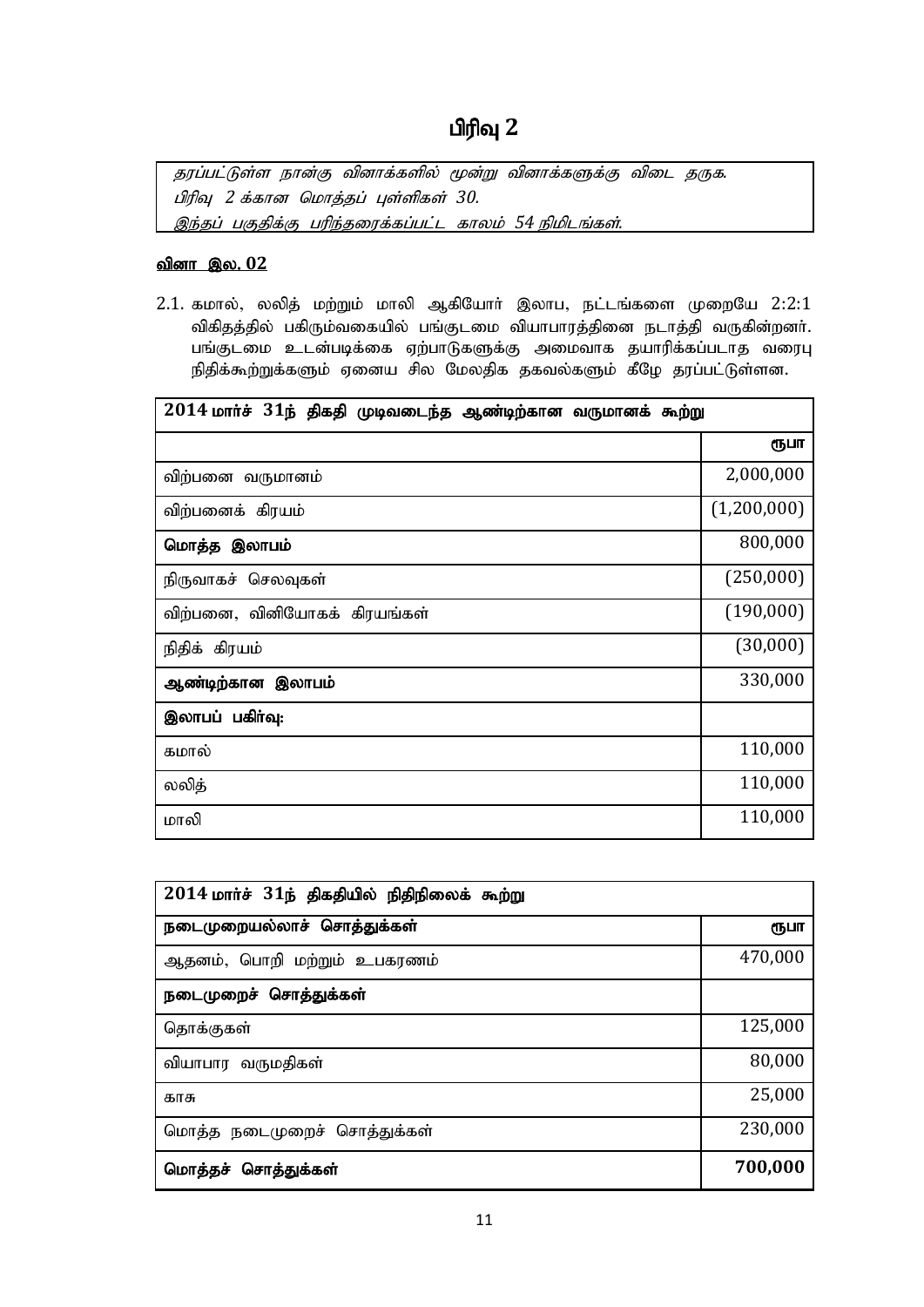| உரிமையாண்மை                          |          |
|--------------------------------------|----------|
| பங்காளர்கள் மூலதனக் கணக்குகள்:       |          |
| கமால்                                | 80,000   |
| லலித்                                | 60,000   |
| மாலி                                 | 60,000   |
| பங்காளர்கள் நடைமுறைக் கணக்ககள்:      |          |
| கமால்                                | 120,000  |
| லலித்                                | 80,000   |
| மாலி                                 | (20,000) |
| கடன்                                 | 300,000  |
| நடைமுறைப் பரிப்புக்கள்               |          |
| வியாபாரச் சென்மதிகள்                 | 12,000   |
| அட்டுறுக்கள்                         | 8,000    |
| மொத்த உரிமையாண்மையும் பரிப்புக்களும் | 700,000  |

### பங்குடமை உடன்படிக்கை கீழ்வருவனவற்றை உள்ளடக்குகின்றது:

- கமால், லலித் மற்றும் மாலி ஆகியோர் இலாப, நட்டங்களை முறையே 2:2:1 விகிதத்தில் பகிா்ந்துகொள்வா். செலுத்தப்படும்.
- பங்காளா்களுக்கு அவா்களின் மூலதனக் கணக்கு மீதிகள்மீது ஆண்டிற்கு  $25\%$  வட்டி செலுத்தப்படும்.
- மாலிக்கு வருடாந்த சம்பனமாக ரூபா  $100,000$  செலுத்தப்பட வேண்டும்.
- பங்காளர்கள் தமது சொந்தத்தேவைக்காக பங்குடமையிலிருந்து பொருட்களை கிரயத்தில் பெறுவதற்கு உரித்துடையவர்கள்.

### மேலதிகத் தகவல்கள்:

- காட்டப்பட்டுள்ள வட்டி / நிதிக் கிரயம், 2013 ஏப்ரல் 1ந் திகதி முதல் 2013 செப்டம்பா் 30ந் திகதி வரையான காலத்திற்கு செலுத்திய தொகையாகும்.
- கமால் வியாபாரத்திலிருந்து ரூபா  $30,\!000$  கிரயமான வியாபார தொக்கினை எடுத்திருந்தார்.
- $2014$  மார்ச்  $31$ ந் திகதி வரையான காலத்திற்கு பயனளிப்புக் கட்டணமாக  $(t)$  (utility charges)  $\epsilon_{\text{g}}$   $\epsilon_{\text{g}}$  and  $\epsilon_{\text{g}}$  of  $\epsilon_{\text{h}}$  and  $\epsilon_{\text{h}}$ .
- வினியோக மோட்டார் வாகனம் மீது தேய்மானமாக ரூபா 15,000 ஏற்பாடு செய்யப்பட வேண்டும்.
- $\bullet$  அலுவலகத்திற்காக வாடகைக்குப் பெறப்பட்ட கட்டடத்திற்கு செலுத்திய  $\mu$ ற்பணம் ரூபா  $40,000$  ஆண்டின் செலவாக ஏற்பிசைவு செய்யப்பட்டது.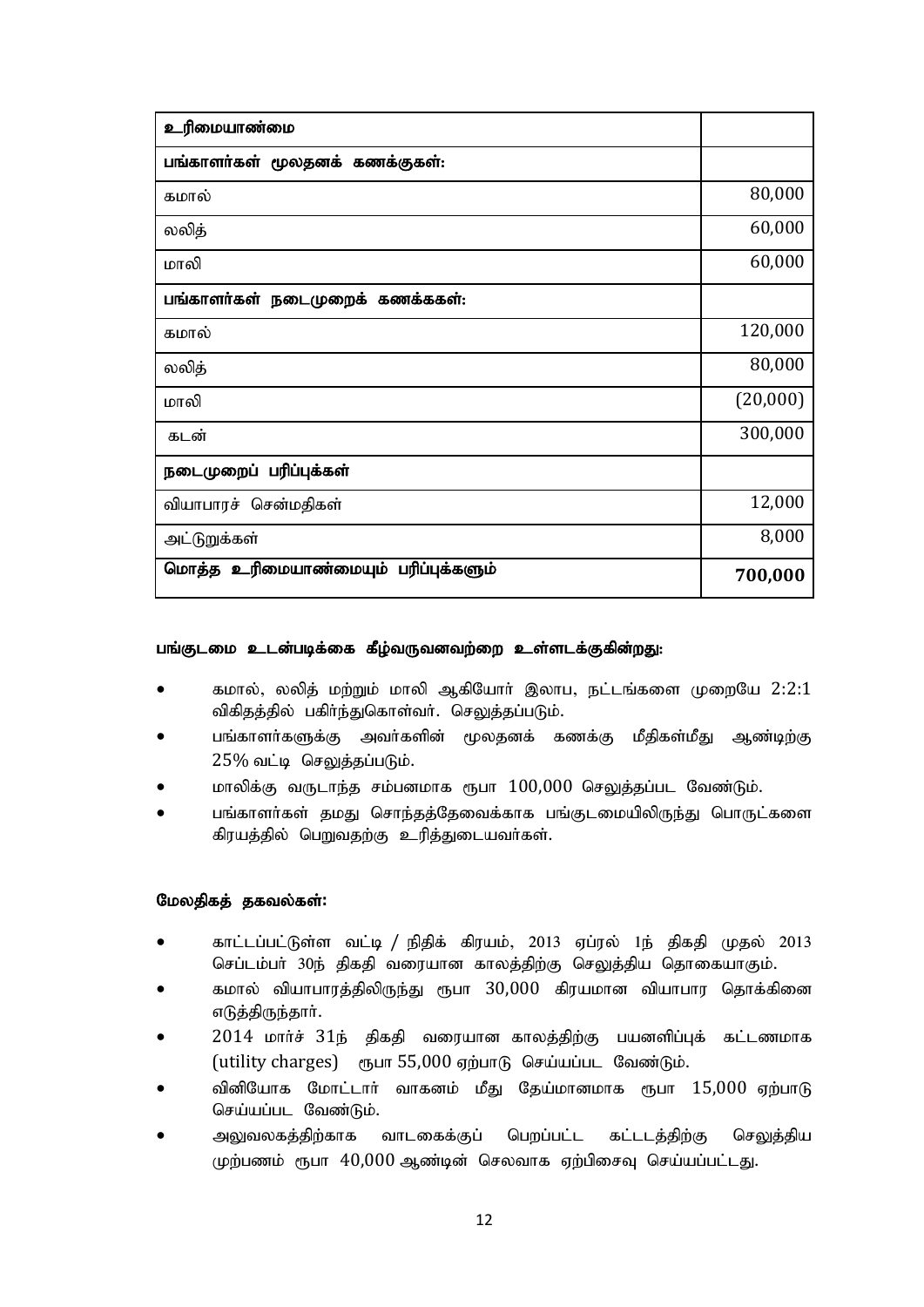| செய்யவேண்டியது:                                                                                               |
|---------------------------------------------------------------------------------------------------------------|
| தரப்பட்ட வரைபு நிதிநிலைக் கூற்றிலுள்ள மீதிகளுடன் ஆரம்பித்து பங்காளா்<br>நடைமுறைக் கணக்கினை <b>தயாரிக்குக.</b> |
| $(4 \; \mu \text{sin} \theta)$                                                                                |
| 2. 2014 மார்ச் 31ந் திகதியில் நிதிநிலைக் கூற்றினை தயாரிக்குக.                                                 |
| $(4 \; \mu \text{sin} \theta)$                                                                                |
|                                                                                                               |
|                                                                                                               |
|                                                                                                               |

2.2. ஒப்பிடற்தகவு (Comparability) நிதிக் கூற்றுக்களின் முக்கிய குணவியல்பாகும்.

# nra;aNtz;baJ**:**

ஒப்பிடற்தகவினை வசதிசெய்வதற்காக நிதிக்கூற்றுக்களின் தயாரிப்பில் கடைப் பிடிக்கப்படும் இரண்டு  $(02)$  முறைகளை கூறுக.

**(2** Gs;spfs ;**)**

 $($ மொத்தம் 10 புள்ளிகள்)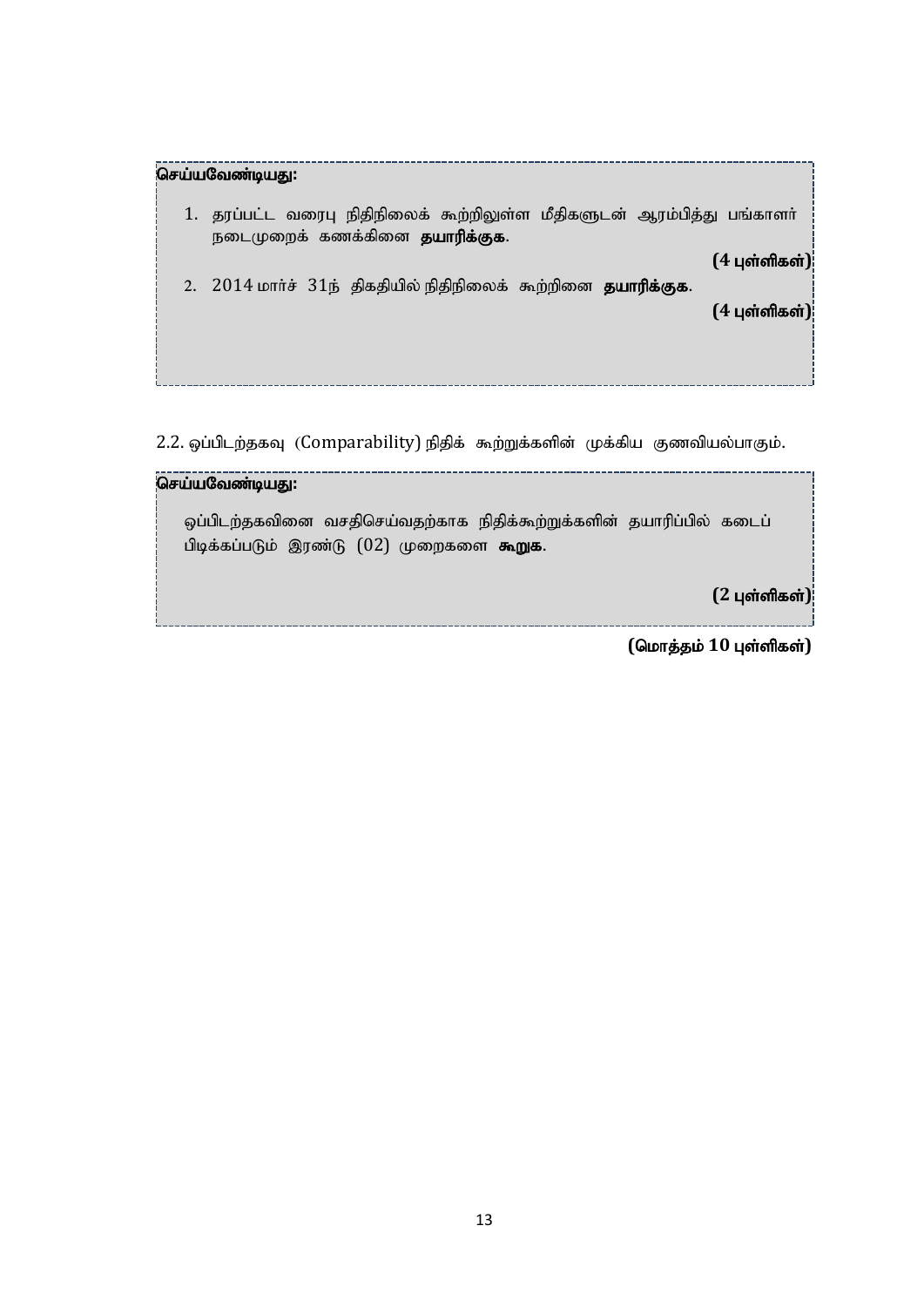# <u>வினா இல. 03</u>

"PQR Manufacturers" வியாபார 2014 மார்ச்  $31$ ந் திகதி முடிவுற்ற ஆண்டிற்கான கீழ்வரும் தகவல்கள் தரப்பட்டுள்ளன.

| உருப்படி                                                     | ரூபா.'000 |
|--------------------------------------------------------------|-----------|
| எந்திரம் - கிரயத்தில்                                        | 1500      |
| கட்டடங்கள் - கிரயத்தில்                                      | 2000      |
| மூலப்பொருட் தொக்கு $01/04/2013$ திகதியில்                    | 500       |
| புத்துருவாகும் வேலைகள் $01/04/2013$ திகதியில்                | 200       |
| (முற்றுப்பெற்ற பொருட்கள் $01/04/2013$ திகதி (மாற்ற விலையில்) | 330       |
| காப்புறுதி முற்கொடுப்பனவு                                    | 25        |
| அட்டுறு மின்கட்டணம் 01/04/2013 திகதியில்                     | 40        |
| விற்பனை                                                      | 7950      |
| செலுத்தப்பட்ட காப்புறுதிக் கட்டணம்                           | 70        |
| செலுத்தப்பட்ட மின்சாரச் செலவுகள்                             | 90        |
| மூலப்பொருட் கொள்வனவு                                         | 2100      |
| வெளித்திரும்பிய மூலப்பொருட்கள்                               | 60        |
| உட்திரும்பிய முடிவுற்ற பொருட்கள்                             | 20        |
| நீர்க் கட்டணம்                                               | 80        |
| தொலைபேசிக் கட்டணம்                                           | 150       |
| சம்பளம் - தொழிற்சாலை                                         | 900       |
| நேர் கூலி                                                    | 590       |
| உற்பத்தி உதிரிப்பாகங்கள்                                     | 374       |

# மேலதிகத் தகவல்கள்

 $\bullet$  கீழ்வரும் அடிப்படையில் நோ்கோட்டு முறையில் தேய்மான ஏற்பாடு செய்யப்பட வேண்டும்.

|                | பயன்தரும்<br>ஆயுட்காலம் (ஆண்டு) | பெறுமதி<br>ஈற்றுப்<br>(ரூபா) | கொள்வனவுத்<br>திகதி |
|----------------|---------------------------------|------------------------------|---------------------|
| எந்திரம்       | u                               | 200,000                      | 01.04.2011          |
| <b>ABLLLID</b> | 20                              | 400,000                      | 01.04.2010          |

் கட்டடத்தின்  $3/4$  பகுதி தொழிற்சாலையாக உபயோகிக்கப்படுகின்றது.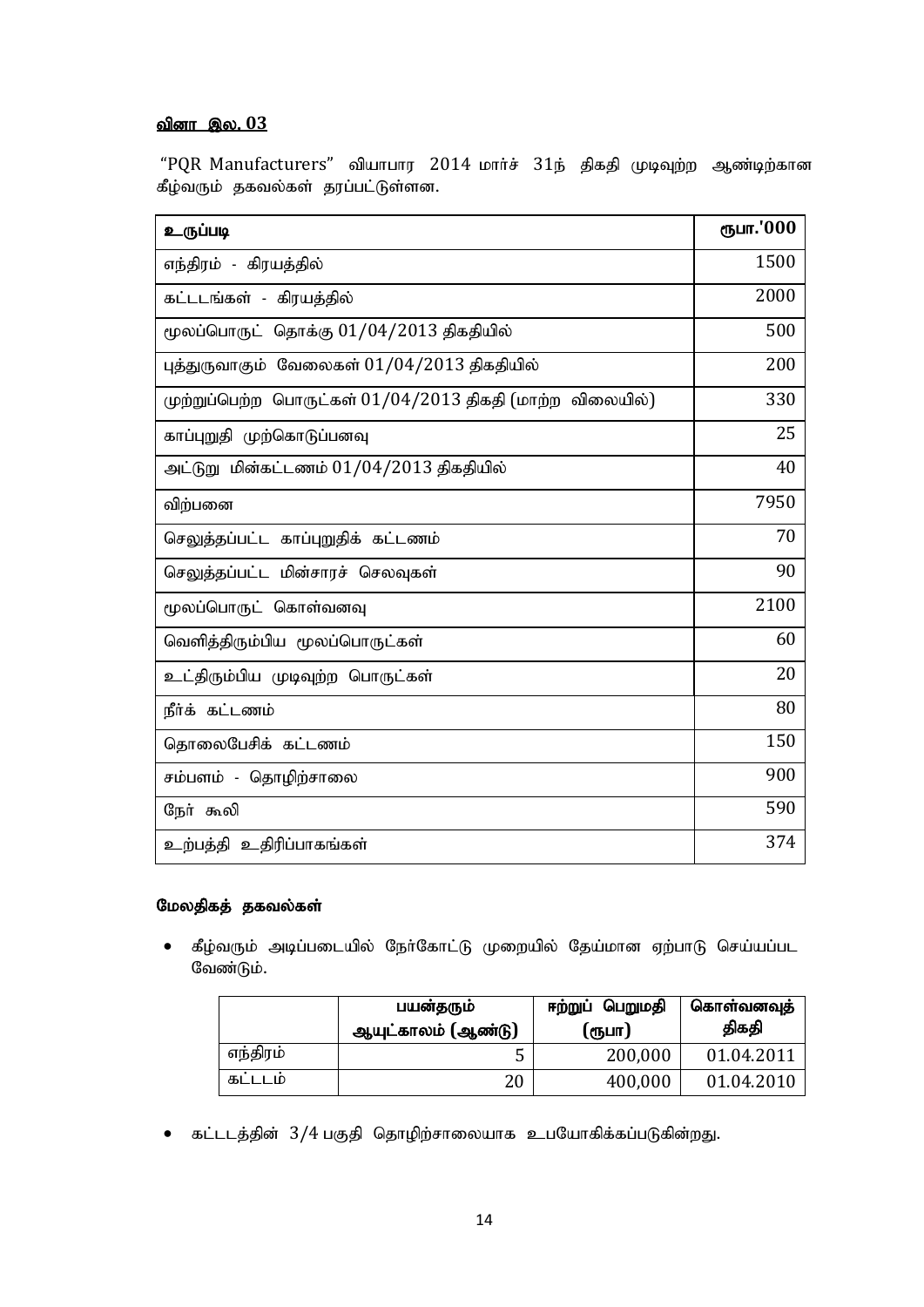• செலவுகளின் கீழ்வரும் சதவீதங்கள் தொழிற்சாலைக்கு உரியனவாகும்.

| மின்சாரம்      | 90% |
|----------------|-----|
| நீர்க் கட்டணம் | 90% |
| காப்புறுதி     | 60% |
| தொலைபேசி       | 10% |

•  $31$ மார்ச் 2014 திகதி அட்டுறு செலவுகள் மற்றும் முற்கொடுப்பனவுகள் வருமாறு:

| செலவு      | அட்டுறுக்கள் (ரூபா.) | முற்கொடுப்பனவு(ரூபா. |
|------------|----------------------|----------------------|
|            |                      |                      |
| மின்சாரம்  | 80,000               |                      |
| காப்புறுதி |                      | 25,000               |

- $\bullet$  தொழிற்சாலைச் சம்பளம்  $10\%$  EPF கழித்தபின்னர் நிகரத் தொகையாகும்.
- ஆண்டிறுதியில் உபயோகிக்காத உற்பத்தி உதிரிப் பாகங்கள் ரூபா 130,000.
- $\bullet$  ரூபா  $40{,}000$  கிரயமான மூலப்பொருட்கள் ஆண்டின்போது முற்றாக அழிந்தன. காப்புறுதிக் கம்பனி ரூபா 30,000 செலுத்த அங்கீகரித்துள்ளது.
- $\bullet$  2014 மார்ச் 31ந் திகதியில் கொக்குகள்:

| மூலப்பொருட்கள்                                           | - ரூபா 200,000 |
|----------------------------------------------------------|----------------|
| புத்துருவாகும் வேலை                                      | - ரூபா 160,000 |
| முற்றுப்பெற்ற பொருட்கள் (மாற்ற விலையில்) - ரூபா 440,000. |                |

- பொருட்களின் மேம்படுத்தல் அனுமதிப் பத்திரத்திற்காக குறைந்தபட்ச இறைக் கட்டணமாக (Royalty) ரூபா  $100,000$  செலுத்த வேண்டும். 5000 அலகுகளுக்கு மேல் உற்பத்தி அலகுகள் ஒவ்வொன்றிற்கும் ரூபா 10 மேலதிகமாக செலுத்த வேண்டும். ஆண்டின்போது கம்பனி 6000 அலகுகளை உற்பத்தி செய்தது.
- $\bullet$  முற்றுப்பெற்ற பொருட்கள் கிரயத்தில்  $10$  % இலாபம் வைத்து களஞ்சியத்திற்கு மாற்றப்படுகின்றது.

### செய்யவேண்டிய**கு**:

1. 2014 மார்ச் 31 இல் முடிவுற்ற ஆண்டின் உற்பத்திக் கணக்கை தயாரிக்குக.  $(5 \text{ L} \cdot \hat{\text{S}})$ 2.  $2014$  மார்ச்  $31$  இல் முடிவுற்ற ஆண்டின் மொத்த இலாபத்தை கணிக்குக. **(3** புள்ளிகள்) நிதிக்குத்தகை சொத்து, குத்தகைக்கு பெறுனனுக்கு சட்டரீதியாக உரித்தினை வழங்காதபோதிலும், அது குத்தகைக்கு பெறுனனின் ஏடுகளில் ஒரு சொத்தாக ஏற்பிசைவு செய்யப்படுவது ஏனென **விபரிக்குக.** 

**(2 புள்ளிகள்)**  $($ மொத்தம் 10 புள்ளிகள்)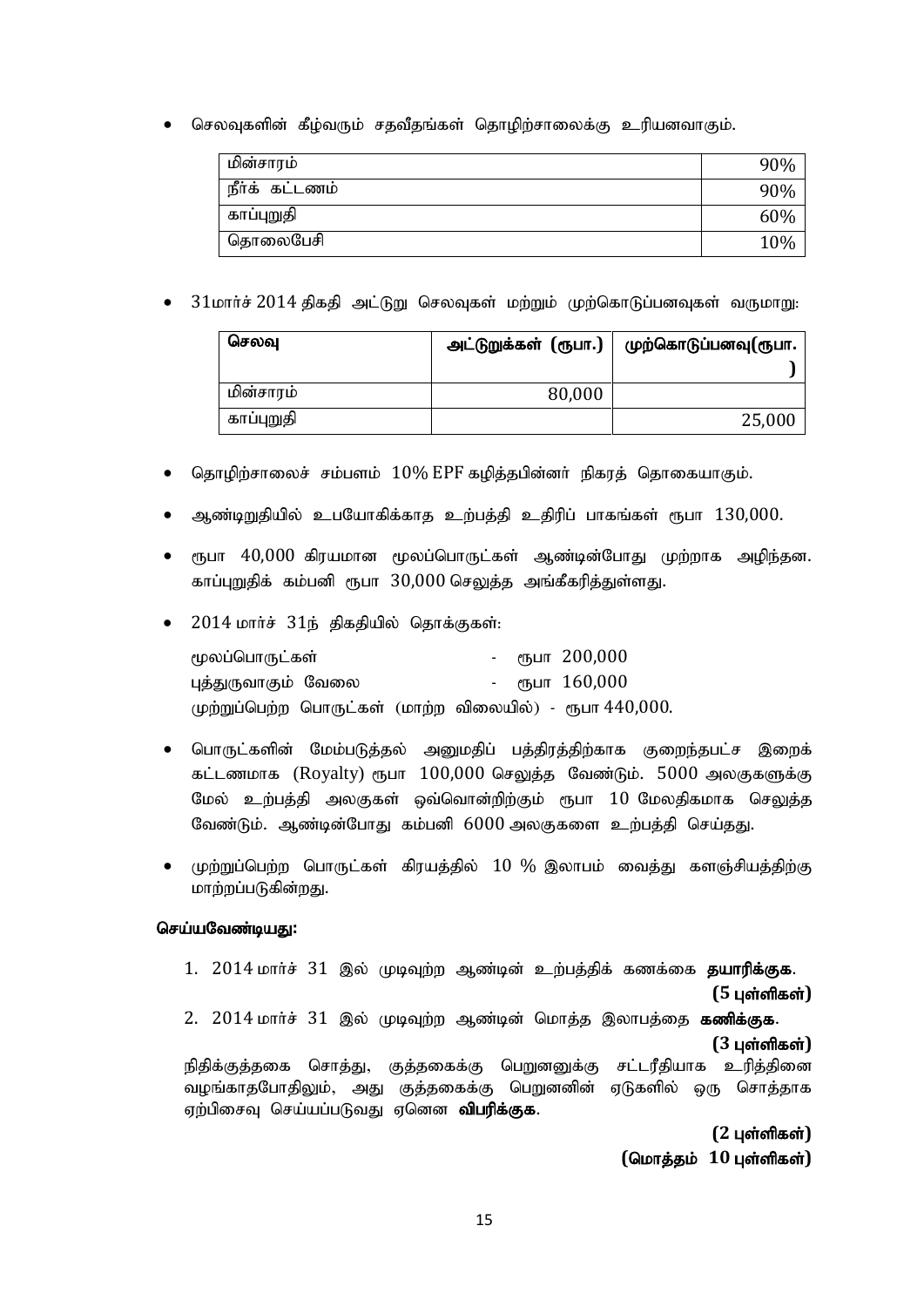### வினா இல.04

- 4.1. பரீட்சை மீதி சமப்படாதபோது, வித்தியாசத்தினை தொங்கற் கணக்கிற்கு மாற்றி  $2014$  மார்ச்  $31$  இல் முடிவுற்ற ஆண்டிற்கு தயாரித்த வரைபு நிதிக்கூற்றுக்களின் படி இலாபம் ரூபா 400,000. பின்னர் கீழ்வரும் தகவல்கள் தெரிய வந்தன:
	- $\bullet$  ரூபா  $50{,}000$  க்கான விற்பனை விலைப்பட்டியல் விற்பனைக் கணக்கில் சரியாக செலவுப்பதிவு செய்யப்பட்டபோதிலும், கடன்பட்டோர் கட்டுப்பாட்டுக் கணக்கில் பதிவுசெய்யப்பட்டு இருக்கவில்லை.
	- ் கடன்பட்டோரிடமிருந்து சேகரித்த தொகை ரூபா  $150,000$  கடன்கொடுத்தோர் கணக்கில் வரவுப்பதிவு செய்யப்பட்டிருந்தது.
	- $\bullet$  பெற்ற கழிவு ரூபா  $20,000$ , அனுமதித்த கழிவாக ஏற்பிசைவு செய்யப்பட்டது.
	- $\bullet$  கடன்கொடுத்தோா் கட்டுப்பாட்டுக் கணக்கின் ஆரம்ப மீதி ரூபா  $540{,}000$ தவறுதலாக ரூபா 450,000 என பதிவுசெய்யப்பட்டிருந்தது.
	- பதிவழித்த அறவிட முடியாக் கடன் ரூபா 25,000 கடன்பட்டோர் கட்டுப்பாட்டுக் கணக்கில் சரியாக பதிவுசெய்யப்பட்ட போதிலும், ஊழியர் கடன் கணக்கில் பதிவு செய்யப்பட்டது.
	- உரிமத்தினால் வழங்கப்பட்ட ரூபா  $16,500$  செலவுப் பதிவுக் குறிப்பொன்று கணக்கேடுகளில் முற்றாக தவிர்க்கப்பட்டிருந்தது.

### .<br>தெய்யவேண்டியது:

| 1. தொங்கற் கணக்கினை <b>தயாரிக்குக</b> .           | $(6 \text{ L}$ ள்ளிகள்) |
|---------------------------------------------------|-------------------------|
| 2. ஆண்டிற்கான சரியான இலாபத்தினை <b>கணிக்குக</b> . | $(4 \text{ L}$ ள்ளிகள்) |

- $4.2.$   $2014$  மார்ச்  $31$  இல் கீழ்வரும் தகவல்கள்  $6000$  ஊழியர்களைக் கொண்டுள்ள தொழிற்சங்கம் சம்பந்தப்பட்டதாகும். ஒரு அங்கத்தவரின் வருட சந்தா ரூபா 100. சந்தா வருமானம் அட்டுறு அடிப்படையில் ஏற்பிசைவு செய்யப்படும். எனினும், அங்கத்தவரின் சந்தா 2 ஆண்டுகளுக்கு மேலாக நிலுவையிலிருப்பின், அவரின் சந்தாவை ஏற்பிசைவு செய்வதில்லை.
	- $\bullet$  2014 மார்ச் 31 இல் முடிவுற்ற ஆண்டின்போது சேகரித்த மொத்த அங்கத்துவ கட்டணம் ரூபா 520,000.
	- $\bullet$  31.03. 2013 திகதியில் சந்தா நிலுவைகள் கீழ்வருமாறு: .

| அங்கத்தவா் எண்ணிக்கை | ஆண்டுகள்   |
|----------------------|------------|
| 1000                 | 2 ஆண்டுகள் |
| 50                   | 1 ஆண்டு    |

 $31.03.2013$  திகதி  $2$  ஆண்டுகளாக நிலுவையாக இருந்த அங்கத்தவர்களில்  $15$  அங்கத்தவர்கள்  $31.03.2014$  திகதி முடிவுற்ற ஆண்டில் சந்தா எதனையும் செலுத்தவில்லை. ஏனையோர் இரு வருட சந்தாவை செலுத்தியபோதிலும் நடப்பு ஆண்டுச் சந்தா நிலுவையில் உள்ளது.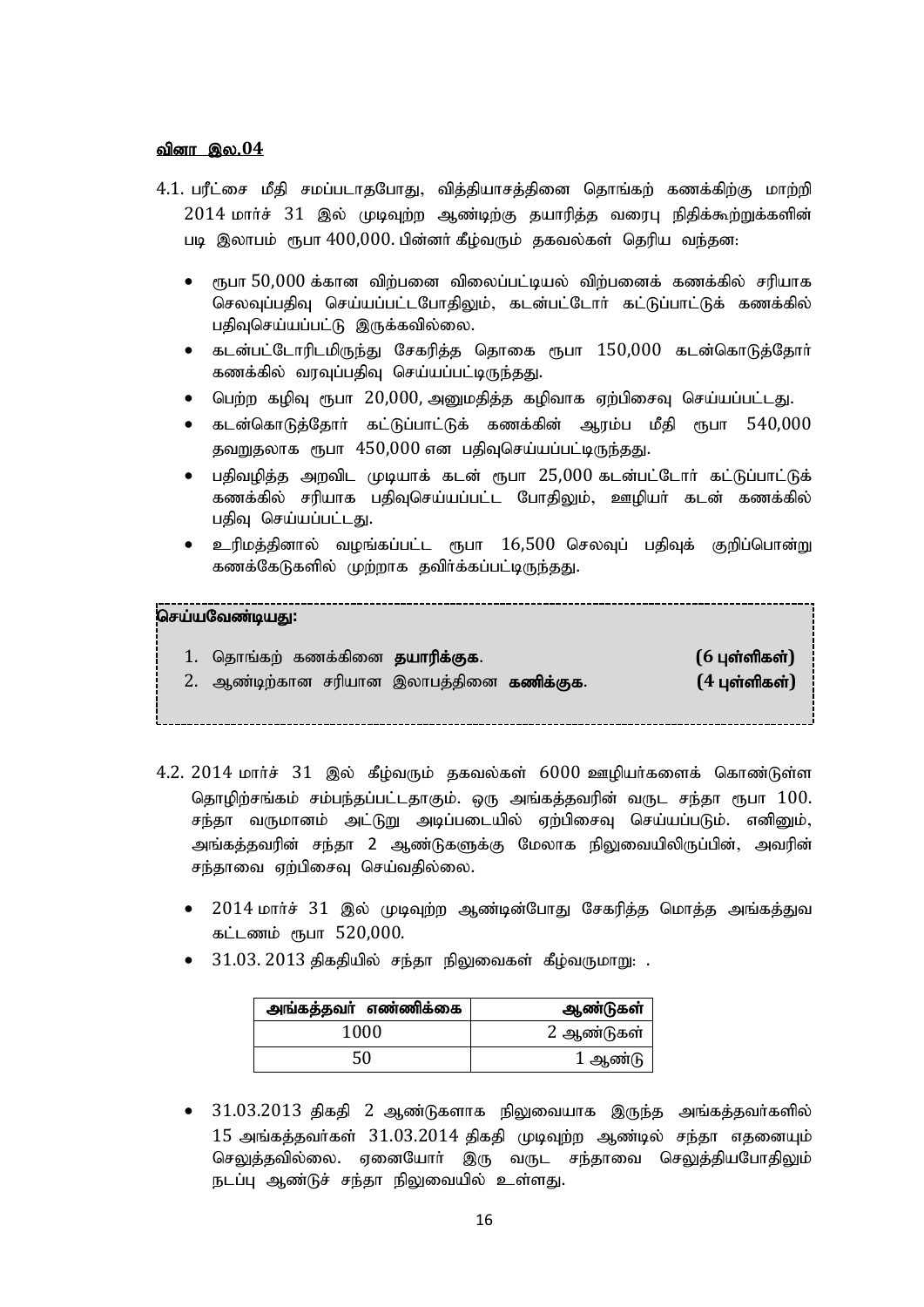- $\bullet$  நடப்பு ஆண்டின்போது 50 புதிய அங்கத்தவர்கள் இணைந்ததுடன் அவர்கள் ஒருவருட சந்தாவை முற்பணமாகவும் செலுத்தியிருந்தனர்.
- $\bullet$  31.03.2013 திகதியில் 400 அங்கத்தவர்கள் தமது சந்தாவை முற்பணமாக செலுத்தியிருந்ததுடன், of them  $31.03.2014$  திகதியில்  $200$  அங்கத்தவர்கள் வருட சந்தாவை முற்பணமாக செலுத்தியிருந்தனர்.
- $01.04.2013$  திகதி சந்தா நிலுவையாக இருந்த  $10$  அங்கத்தினர் நிலுவையை செலுத்தாது சங்கத்தை விட்டு விலகினா்.

### .<br>செய்யவேண்டியது:

 $2014$  மார்ச்  $31$ ந் திகதி முடிவடைந்த ஆண்டிற்கான தொழிற்சங்கத்தின் சந்தாக் கணக்கினை **தயாரிக்குக.** 

> $(4 \text{ }$ புள்ளிகள்)  $($ மொத்தம் 10 புள்ளிகள்)

### <u>வினா இல. 05</u>

 $SQ$  தனது தனியுரிமையாளர் வியாபாரத்தை ரூபா  $400,000$  முதலிட்டு  $01/04/2012$ திகதி ஆரம்பித்தார். அவர் இரட்டைப்பதிவு முறையில் முறையான கணக்கேடுகளை பேணவில்லை. எனினும் 2014 மார்ச் 31 இல் முடிவடைந்த ஆண்டிற்காக கீழ்வரும் தகவல்கள் கிடைக்கப்பெற்றுள்ளன:

- சகல காசுவிற்பனைகளும் நாளேட்டில் பதிவுசெய்யப்பட்டதுடன், ஆண்டிற்கான அதன் மொத்தம் ரூபா 500,000 ஆகும்.
- கடன் விற்பனைச் சிட்டைகளின் மொத்தம் ரூபா 800,000.
- ஏனைய தகவல்கள் கீழ்வருமாறு:

|                                   | $01/04/2013$ திகதி | 31/03/2014 திகதி |
|-----------------------------------|--------------------|------------------|
|                                   | (ரூபா.)            | (ரூபா.)          |
| காசுக் கையிருப்பு                 | 20,000             | 37,000           |
| வங்கிக் கூற்றின்படி மீதி          | 50,000             | 35,000           |
| தேறாத காசோலைகள்                   | $\theta$           | 15,000           |
| சமா்ப்பிக்கப்படாத காசோலைகள்       | 0                  | 35,000           |
| வங்கிக்கூற்றின்படி வங்கிக்கட்டணம் | 10,000             | 7,000            |
| கடன்பட்டோர்                       | 110,000            | 7                |
| கடன்கொடுத்தோா்                    | $\theta$           | 7                |
| தொக்குகள்                         | 45,000             | 100,000          |

 $\bullet$  பெறப்பட்ட மற்றும் அனுமதிக்கப்பட்ட காசுக் கழிவுகள் முறையே ரூபா  $5{,}000$ மற்றும் ரூபா  $14,000$  ஆகும்.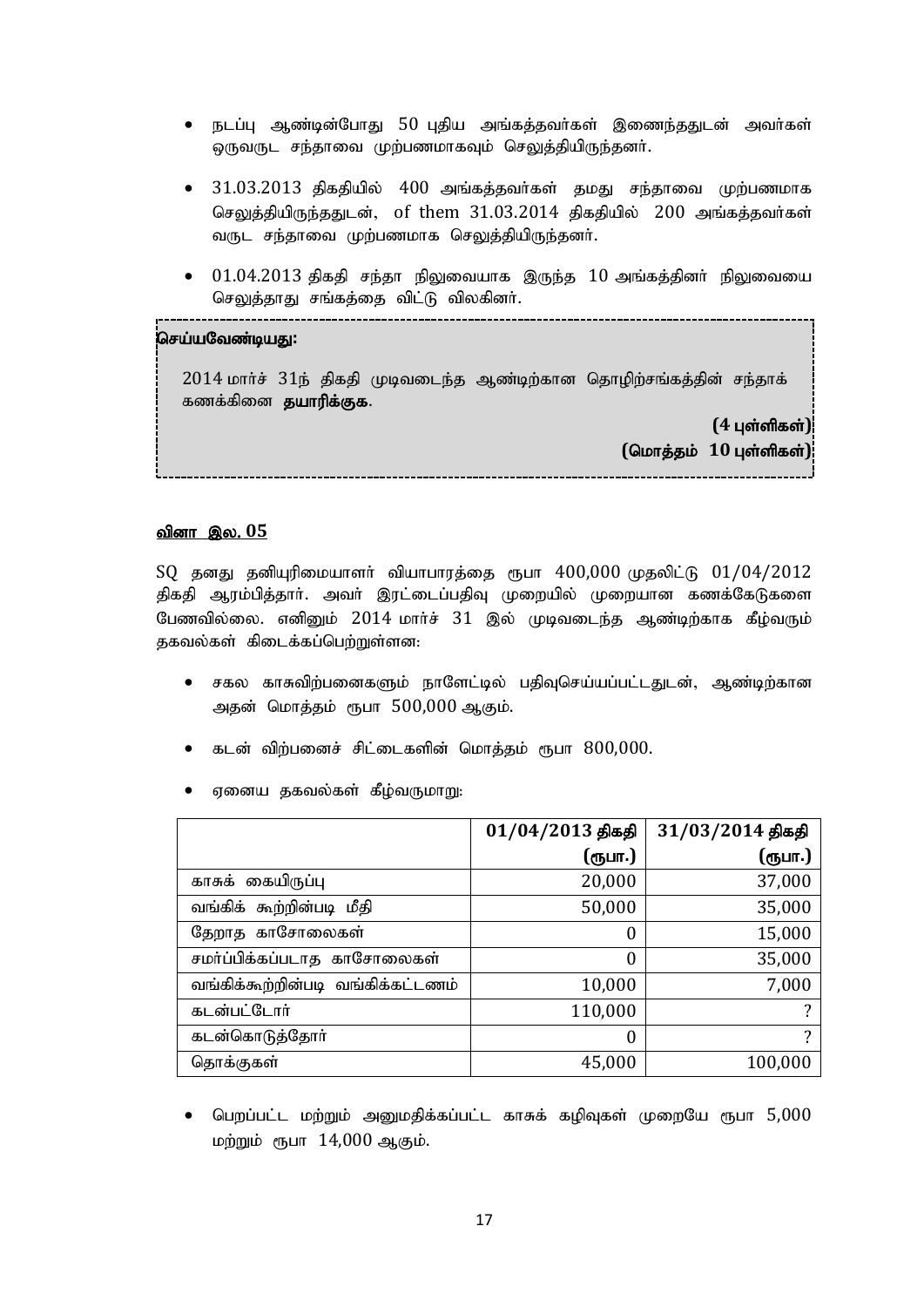- ் வியாபாரத்தின் ஆரம்பத்தில் கொள்வனவு செய்யப்பட்ட உபகரணத்தின் கிரயம் ரூபா  $300,000$ . இந்த வகையான உபகரணம் கிரயத்தில் ஆண்டிற்கு  $20\%$ தேய்மானம் செய்யப்படும். 2014 மார்ச் 30 திகதியில் வேறொரு உபகரணம் ரூபா 125,000 க்கு கொள்வனவ செய்யப்பட்டது.
- $SO$  விற்பனைகள் மீது நிலையான  $40\%$  மொத்த இலாபத்தை பேணுகின்றார்.
- மொத்த காசுக் கொள்வனவுகள் ரூபா 500,000.
- கடன்கொடுத்தோருக்கு செலுத்திய மொத்தத் தொகை ரூபா 285,000.
- கடன்பட்டோரிடமிருந்து சேகரித்த மொத்தத் தொகை ரூபா 745,000.
- $SO$  சொந்தத் தேவைக்காக விற்பனைப் பெறுவனவுகளிலிருந்து ரூபா  $70,000$ இனை எடுத்திருந்தார்.
- $\bullet$  2014 மார்ச் 31 திகதியில் செலுத்தவேண்டி இருந்த பயனளிப்புக் கட்டணங்கள் (Utility bills)  $\epsilon$ <sub>15</sub>  $\mu$  38,000.
- தரப்பட்டுள்ள தகவல்களில் தெரிவிக்கப்பட்டவை தவிர வேறு சொத்துக்களை அல்லது பரிப்புக்களை வியாபாரம் கொண்டிருக்கவில்லை.

### செய்யவேண்டியது:

1. 2014 மார்ச் 31 திகதி முடிவுற்ற ஆண்டிற்கு SQ வின் வருமானக் கூற்றினை தயாரிக்குக.

 $(5 \text{ }$ **புள்ளிகள்**]

2.  $2014$  மார்ச்  $31$  திகதியில்  $SQ$  வின் நிதிநிலைக் கூற்றினை தயாரிக்குக.

 $(5 \text{ L}$ ள்ளிகள்)

 $($ மொத்தம் 10 புள்ளிகள்<sup>]</sup>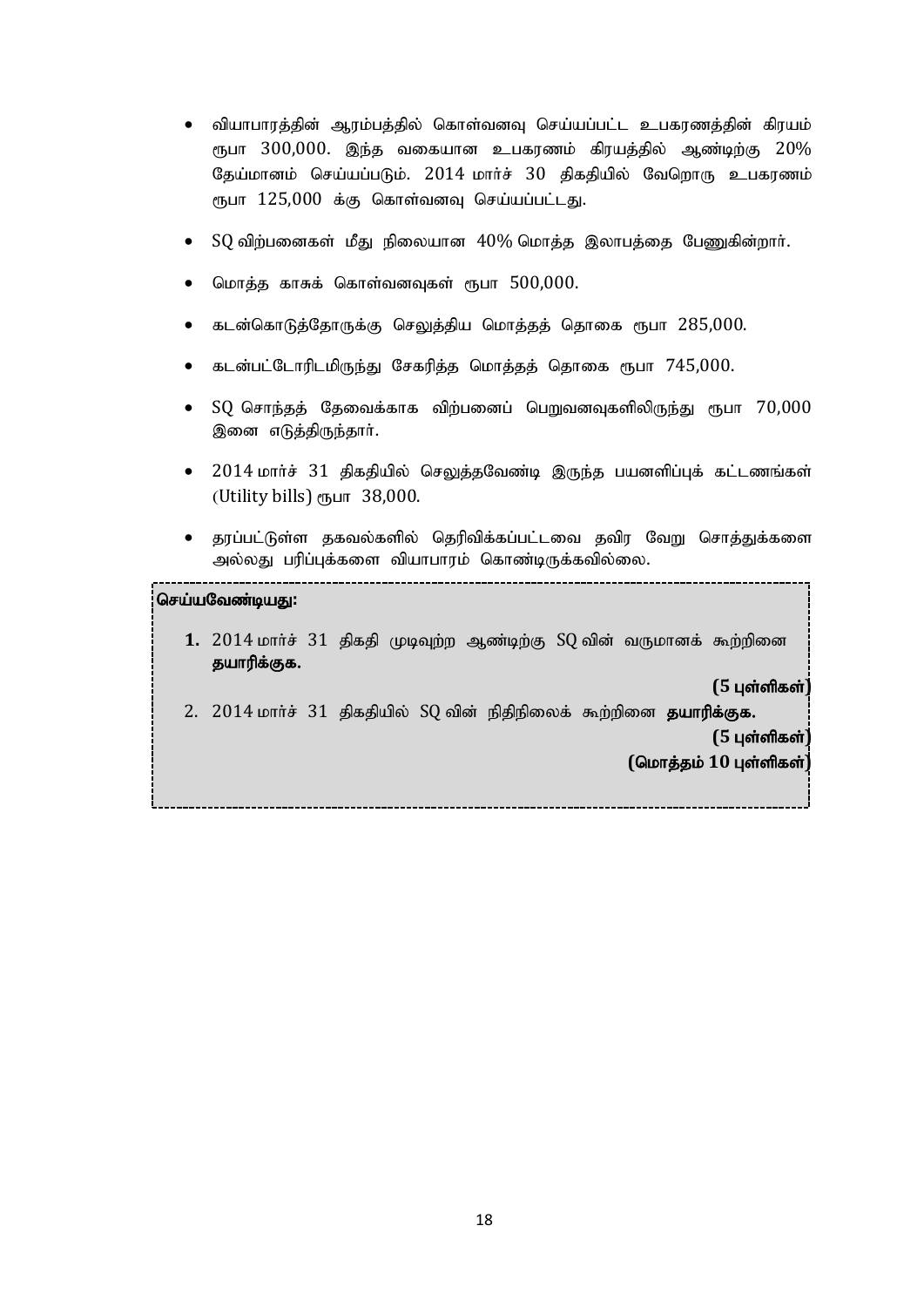கட்டாயமாக பதிலளிக்கவேண்டிய வினா. பிரிவு *3 க்கு மொத்தப் புள்ளிகள்* 20. இந்தப் பிரிவுக்கு பரிந்துரைக்கப்பட்ட காலம் 36 நிமிடங்கள்.

### <u>வினா இல. 06</u>

ABC Ltd கம்பனியின் 31 மார்ச் 2014 இல் பரீட்சைமீதி கீழே தரப்பட்டுள்ளது.

| 2014 மார்ச் 31ந் திகதி பரீட்சை மீதி         |          |          |
|---------------------------------------------|----------|----------|
|                                             | ரூபா'000 | ரூபா'000 |
| காணியும் கட்டடங்களும்                       | 4,200    |          |
| மோட்டார் வாகனங்கள்                          | 1,800    |          |
| திரள் தேய்மானம் - கட்டடம்                   |          | 244      |
| திரள் தேய்மானம் - மோட்டார் வாகனம்           |          | 720      |
| செலுத்தப்பட்ட வருமான வரி                    | 260      |          |
| வியாபார வருமதிகள்                           | 428      |          |
| ஐயுறவுக்கடன் ஏற்பாடு                        |          | 12       |
| 01.04.2013 இல் முன்செலுத்தப்பட்ட காப்புறுதி | 56       |          |
| வங்கி மீதி                                  | 60       |          |
| திறைசேரி உண்டியல்கள்                        | 96       |          |
| வியாபாரச் சென்மதிகள்                        |          | 150      |
| செலுத்திய பங்கிலாபம்                        | 200      |          |
| ஆண்டிற்கான இலாபம்                           |          | 1,775    |
| 01.04.2013 இல் செலுத்தவேண்டிய வருமான வரி    |          | 160      |
| 01.04.2013 இல் செலுத்தவேண்டிய EPF           |          | 75       |
| 01.04.2013 இல் செலுத்தவேண்டிய ETF           |          | 9        |
| $01.04.2013$ இல் ஏனைய அட்டுறுக்கள்          |          | 360      |
| 12 % தனிச்சங்கள் (Debentures)               |          | 300      |
| குறிப்பிடு மூலதனம்                          |          | 2,000    |
| $01.04.2013$ இல் கைக்கொள் இலாபம்            |          | 1,295    |
|                                             | 7,100    | 7,100    |

# மேலதிகத் தகவல்கள்:

 $\bullet$  01 ஏப்ரல் 2013 இல் காணி மற்றும் கட்டடங்கள் கீழ்வருமாறு மீள்மதிப்பீடு செய்யப்பட்டன: காணி: ரூபா 4 மில்லியன்  $\therefore$  கட்டடங்கள் ரூபா  $1.4$  மில்லியன்.

 $01/04/2013$  திகதியில் காணி மற்றும் கட்டடங்களின் முன்கொணரற் தொகைகள் கீழ்வருமாறு அமைந்திருந்தது: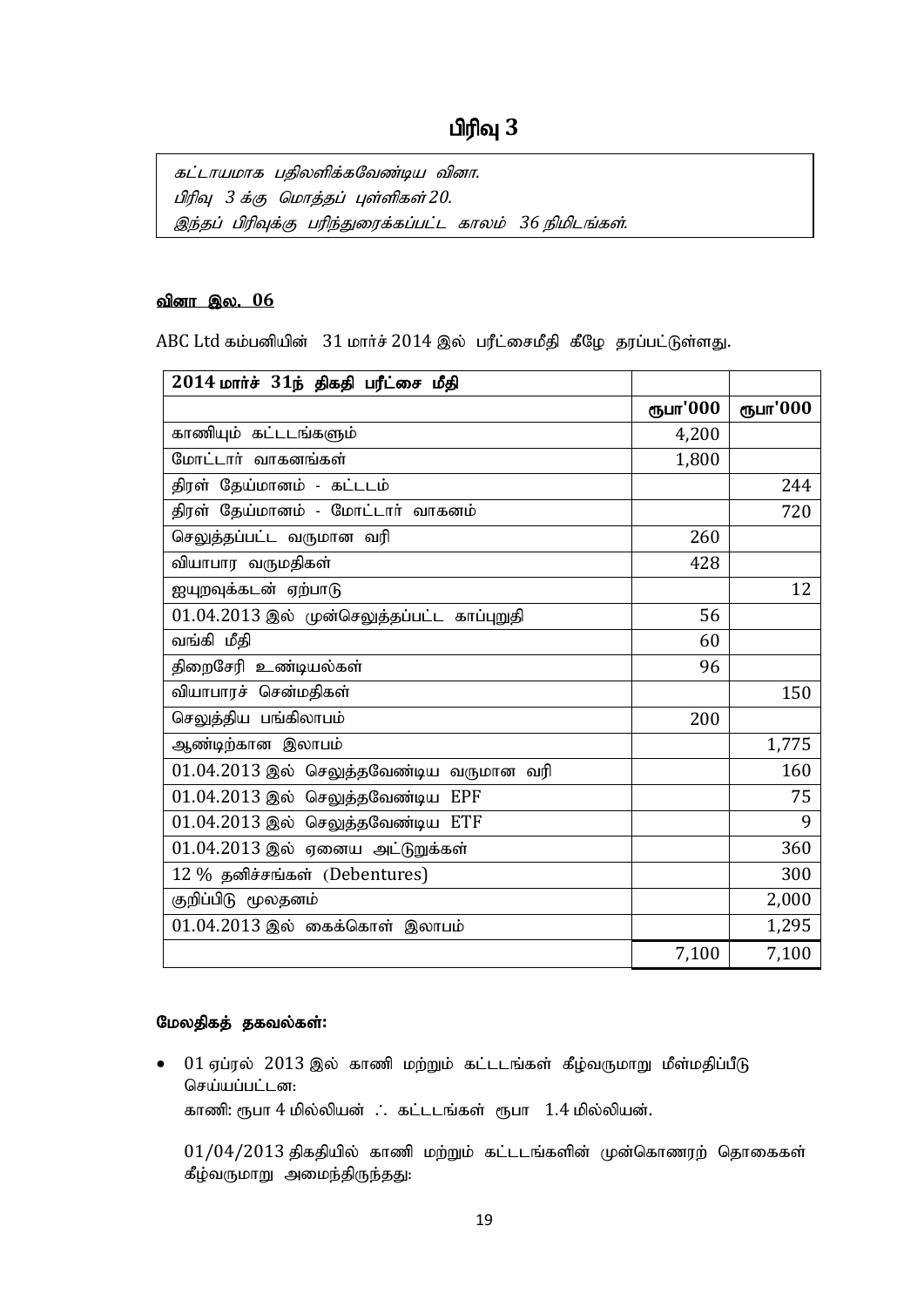|             | கிரயம் (ரூபா.) | திரள் தேய்மானம் | முன்கொணரற்   |
|-------------|----------------|-----------------|--------------|
|             |                | (ரூபா.)         | தொகை (ரூபா.) |
| காணி        | 2,000,000      |                 | 2,000,000    |
| கட<br>. ஙகள | 2,200,000      | 200,000         | 2,000,000    |

மதிப்பீட்டாளர் தீர்மானித்தபடி, 2013 ஏப்ரல் 1ந் திகதியிலிருந்து கட்டடங்களின் எஞ்சியுள்ள பயனதரும் ஆயுட்காலம் 40 ஆண்டுகள் மாத்திரம். மீள்மதிப்பீட்டிற்கு வேண்டிய செம்மையாக்கங்கள் இன்னும் செய்யப்படவில்லை. கட்டத்தின் மீதான தேய்மானம் அதன் கிரயத்தின் அடிப்படையில் ஏற்பாடு செய்யப்பட்டுள்ளது.

- மோட்டார் வாகனங்களுக்கு அவற்றின் கிரயக்கில்  $20\%$  ஆண்டிற்காக கேய்மான ஏற்பாடு செய்யப்பட்டது. எனினும், மோட்டாா் வாகனங்களின் எஞ்சிய பயன்தரும் ஆயுட்காலம் 31.3.2014 இலிருந்து ஒரு ஆண்டுக்கு மாத்திரமாகும். ஆவற்றின் ஈற்றுப்பெறுமதி. ரூபா 200,000.
- $31.3.2014$  திகதியில் அட்டுறுக்கள் கீழ்வருமாறு:

|               | (ரூபா'000 |
|---------------|-----------|
|               |           |
| EPF           | 100       |
| ETF           | 12        |
| ஏனைய செலவுகள் | 300       |

- தனிச்சங்கள் மீதான வட்டி ஆண்டிற்கு இருதடவை செப்டம்பர் 30 மற்றும் மார்ச் 31 ஆகிய திகதிகளில் செலுத்தப்படும். இரண்டாவது அரையாண்டிற்கான வட்டி இன்னும் செலுத்தப்படவோ அல்லது ஏற்பாடு செய்யப்படவோ இல்லை.
- $\bullet$  31 மார்ச் 2014 திகதியில் தொக்குகளின் கிரயம் மற்றும் நிகர தேறுகைப் பெறுமதி முறையே ரூபா  $400,000$  மற்றும் ரூபா  $350,000$  ஆகும்.
- $\bullet$  கடன்பட்டோரிடமிருந்து வருமதியாகவுள்ள ரூபா  $28{,}000$  இனை பதிவழிப்பதற்கு தீர்மானிக்கப்பட்டது. வருட இறுதியில் ஐயுறவுக்கடன் ஏற்பாடானது, கடன்பட்டோர் மீதியின்  $2\%$  ஆக செம்மையாக்கப்பட வேண்டும்.
- $31$ மார்ச்  $2014$  இல் காப்புறுதி முற்கொடுப்பனவு ரூபா  $60,000$ .
- விற்பனை வருமானம் 2014 மே மாதத்தில் செய்யப்படவேண்டிய விற்பனைக்காக பெறப்பட்ட முற்பணம் ரூபா  $100,000$  இனை உள்ளடக்குகின்றது.
- ஆண்டிற்கான வருமான வரி ரூபா  $384,000$  ஆக மதிப்பிடப்பட்டது. அறிக்கையிடற் காலத்தின்போது செலுத்தப்பட்ட வருமானவரி வரிமதிப்பாண்டு 2012/2013 க்கான இறுதி வரிக்கொடுப்பனவு ரூபா  $126,000$  இனை உள்ளடக்குகின்றது.